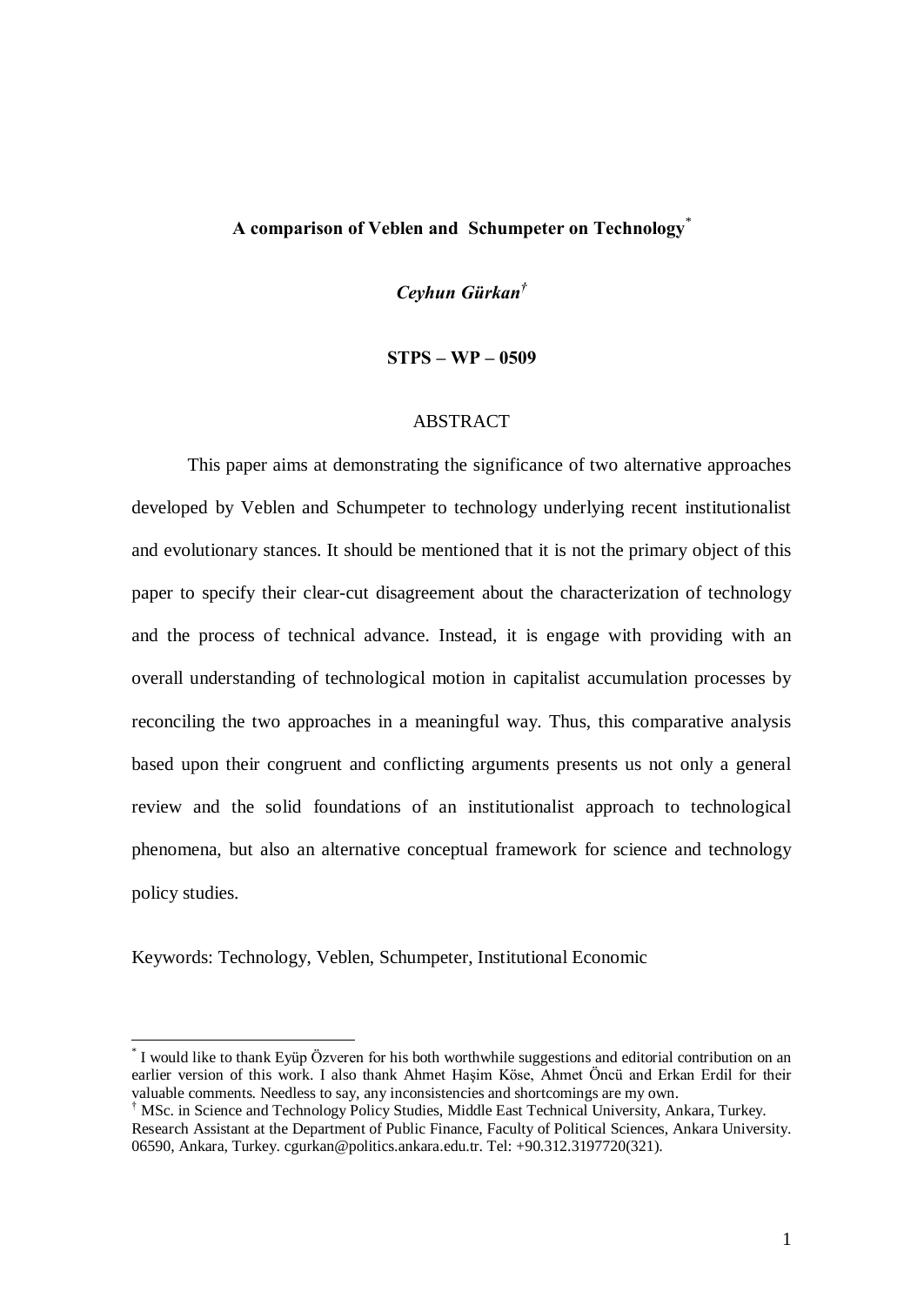# Introduction

By probing Thorstein B. Veblen's (1857-1929) and Joseph A. Schumpeter's (1883-1950) views, this paper aims at displaying an institutional economic approach to technology. Most of the contemporary studies on technological change are under the dominance of neoclassical economics. Because of their inadequacies in revealing the complex structure of technological phenomena due to their adherence to mechanistic and deterministic postulations of orthodox economic theory, an institutional approach to technology has become a must. Therefore, today, the fundamental ideas of Veblen and Schumpeter concerning technology are used heavily to constitute an alternative approach by evolutionary and institutionalist economists in their technical, philosophical, sociological and methodological studies. On the other side, by comparison, Schumpeterian agenda today is mostly used to analyze dynamic technological innovation process in capitalist motion. Particularly, ëNew Evolutionary Theory' that has gained significant place vis-à-vis neoclassical growth theories for about last thirty years in the economics of technology literature is called a neo-Schumpeterian wave. In juxtaposition, looking closer, it becomes manifest that it is also traceable to Veblenian notions concerning the evolutionary process of institutions. Thus, if Veblen's viewpoint related to technology and institutions seems to have been neglected by this new evolutionary theory, in effect, his legacy has always remained behind contemporary descriptive and institutionalist analyses as much as that of Schumpeter. In this sense, this paper, based upon a comparative analysis of Veblen and Schumpeter, is engaged with presenting an alternative conceptual framework for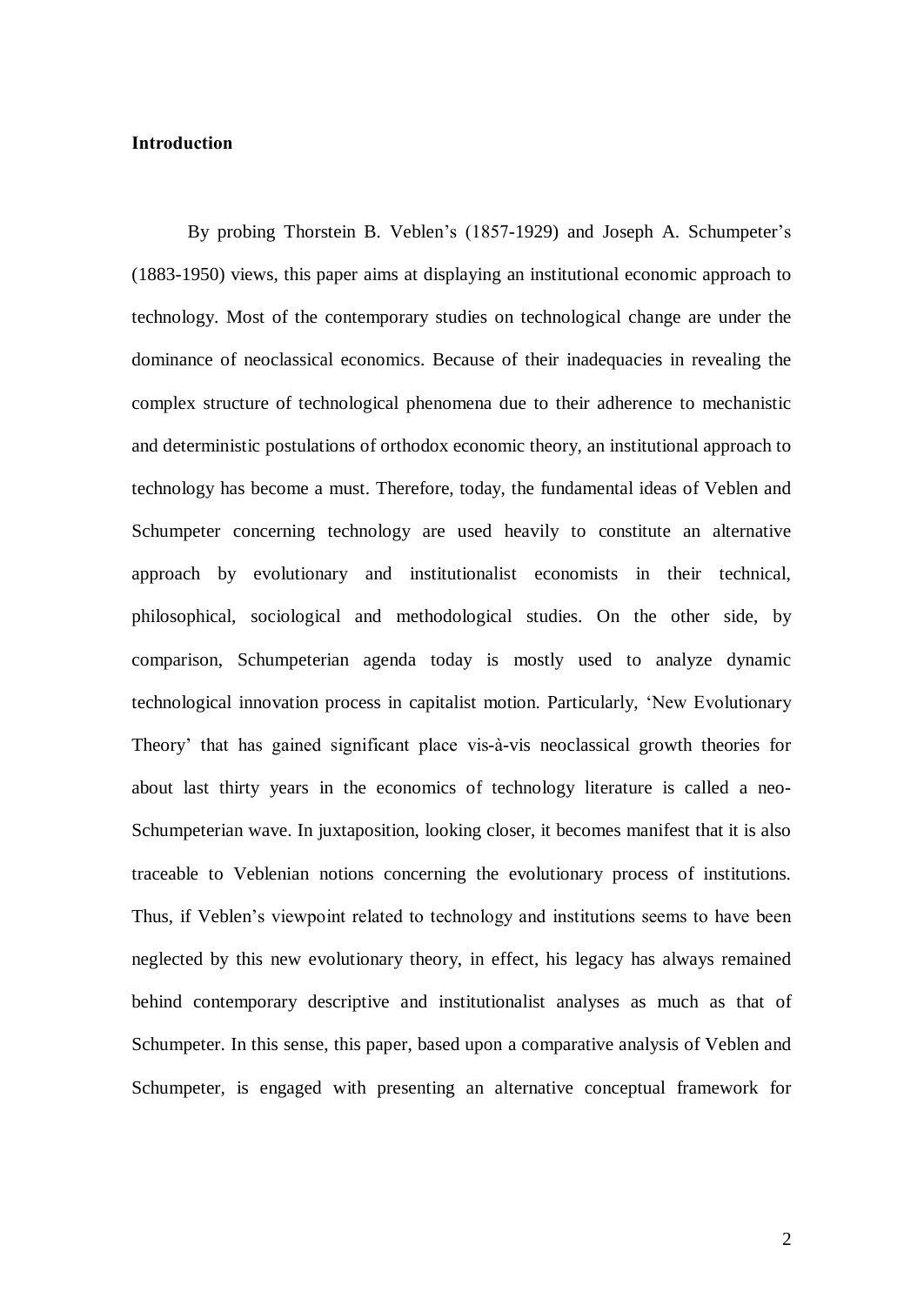technology studies by elucidating the congruent and conflicting arguments of Veblen and Schumpeter on technology.

In institutional and evolutionary economics Veblen and Schumpeter have had crucial influence upon their subsequent traditions. Their theories are of a rather complex nature, and as such, it is very difficult to situate them in a clear-cut intellectual tradition. Instead, it is conveniently accepted that each of them has an independent system of thought. They examine social and economic processes not only from solely economic point of view, but also from a sociological standpoint. In this sense, sometimes their intellectual approaches as a field of study have been rated as economic sociology. Schumpeter defines economic sociology as "the analysis of social institutions or of 'prevalent social habits'" (Schumpeter 1956: 246). Elsewhere, similarly, he denotes the object of economic sociology as an attempt to reveal "how people came to behave as they do at any time and place" (1951 [1949]: 287). As such, Schumpeter, like Veblen, by appropriating the economic sociology as a branch of investigation, enters into the field of institutional economics. Schumpeter also defines institutions in a similar way to Veblen. For Veblen, institutions refer to "habits of thought, points of view, mental attitudes and aptitudes" (Veblen 1973 [1899]: 133) that resist changes in institutional scheme, for the most part, at least in the short run. By the same token, institutions, as far as Schumpeter is concerned, correspond to "all the patterns of behavior into which individuals must fit under penalty of encountering organized resistance" (Schumpeter 1991a [1950]: 438). More to the point, Schumpeter converges with Veblen with regard to the power of institutions in shaping human behavior. He writes parallel to Veblen as follows: "I]t is society that shapes the particular desires we observe  $\dots$ . The field of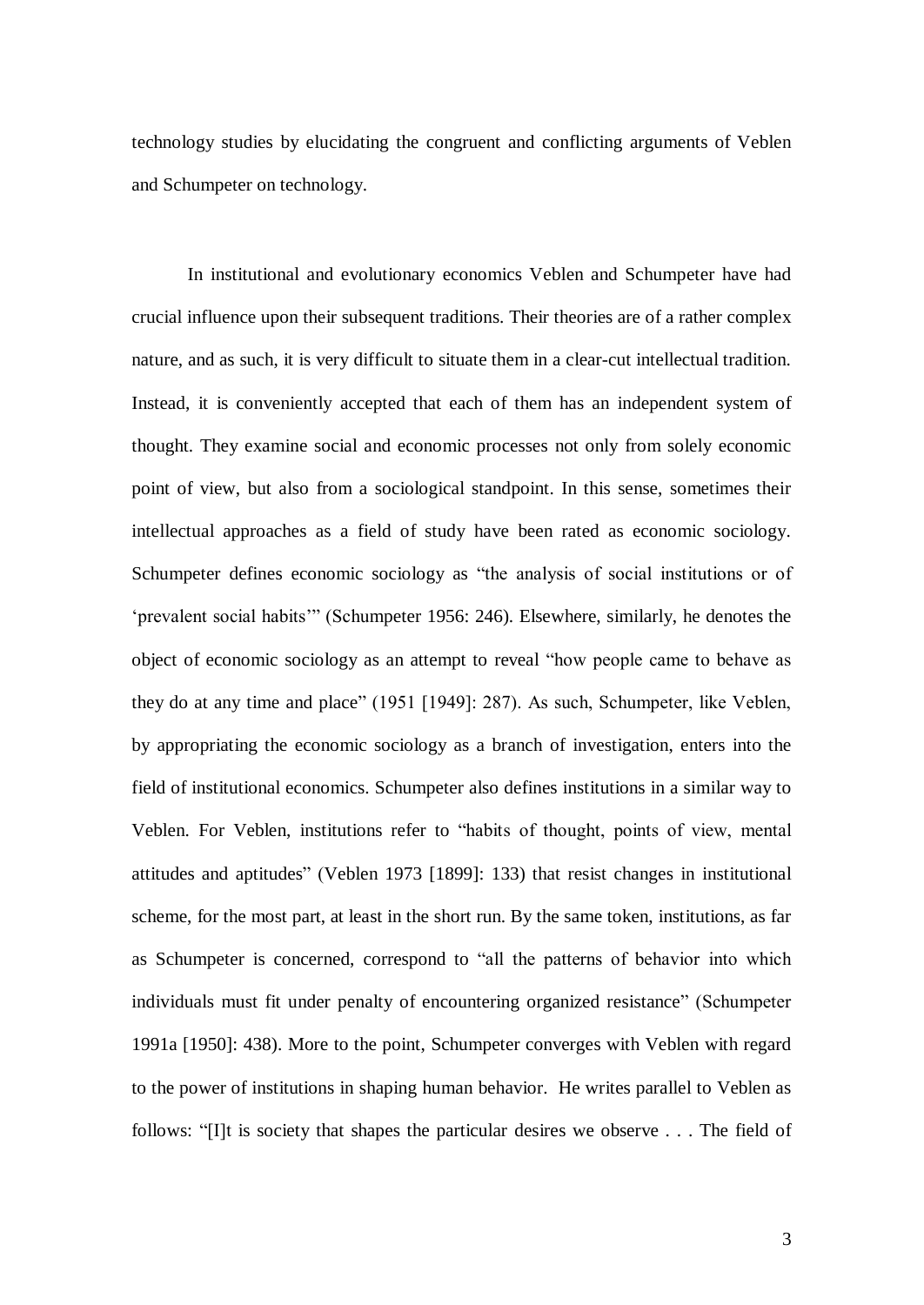individual choice is always, though in very different ways and to very different degrees, fenced in by social habits or conventions and the like" (1961 [1934]: 91). Nevertheless, Schumpeter's evolutionary and institutionalist approach is questioned at times due to his appreciation of the development of economic life and, specifically, technological development as a discontinuous process at the theoretical level by taking methodological individualism as a starting point in which individual entrepreneur is defined as a "pathbreaker" (Reisman 2004: 59) and as a single social agent that leads to technological and economic development/evolution. Especially in The Theory of Economic Development (1961 [1934]) he sticks to individualist methodology as more than a starting point and seems far from displaying the institutionalist approach in the Veblenian sense. In juxtaposition, in Capitalism, Socialism, and Democracy (1950 [1942]), he pays attention to institutional change apart from purely economic evolution, but methodological individualism built in 'individualized' entrepreneurship is nevertheless here to stay in it.

That said, a prolific literature has arisen concerning various thoughts of Veblen and Schumpeter, ranging from economic methodology and philosophy, politics, economic sociology to purely economic issues. However, their overall comparative studies remain very limited. Nevertheless, there is a small number of studies about particular aspects of their theories (Cramer and Leathers 1977; Dente 1977: 105-143; Ferrarotti 1999; O'Donell 1973; Orkin and Burley 1989; Orkin 1990). In this paper I aim at comparing their views regarding technology. First part will be devoted to display definition of technology and its role in the process of social and economic evolution in their theories. Second part will be reserved for the agent of technological change in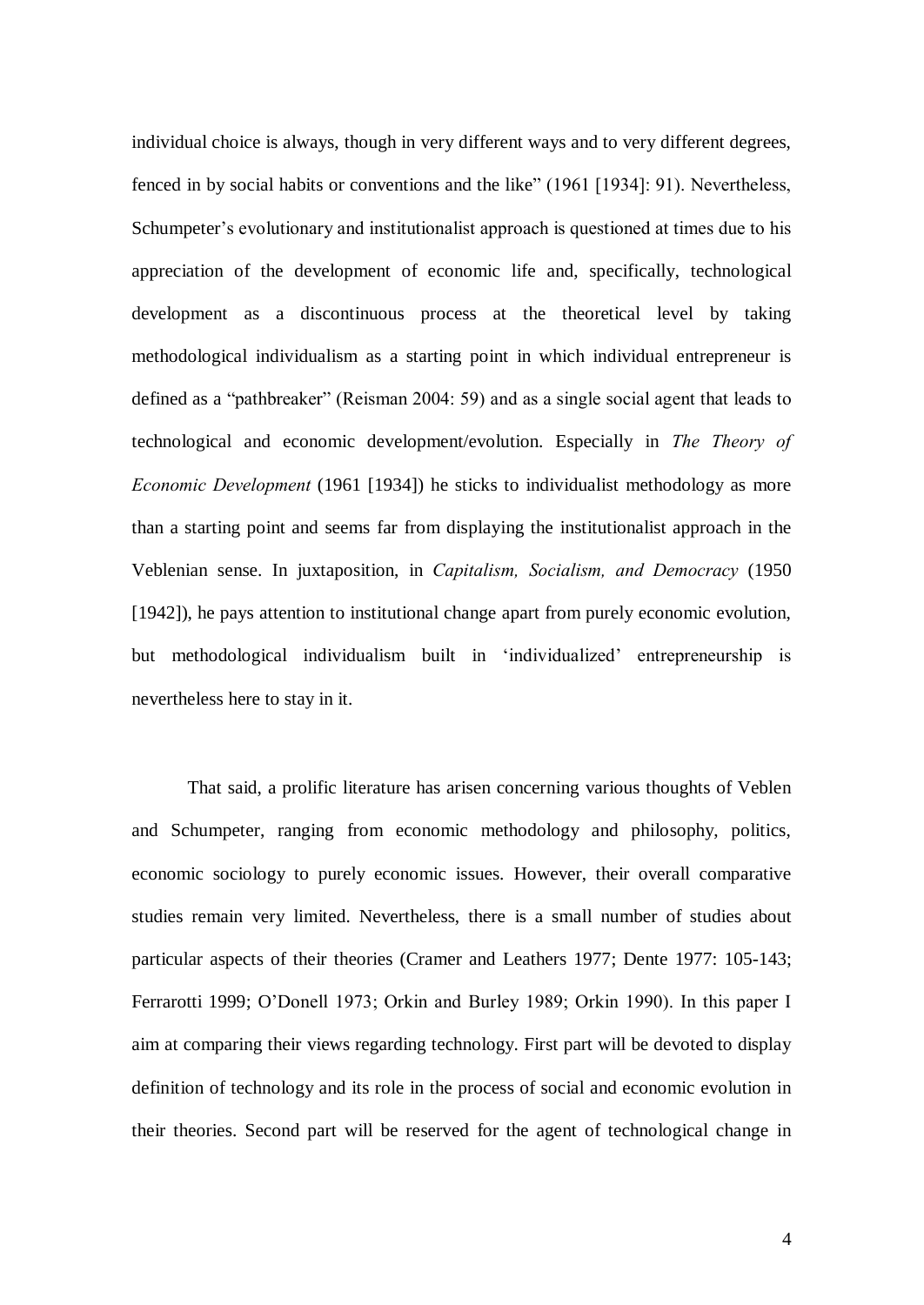Veblen's and Schumpeter's approaches. In this part I will examine the role of entrepreneurs in technical and industrial sphere from their standpoints. Third part deals with the function and consequences of credit-money supplied by bankers in technological and industrial process. Finally, by considering the different periods from which they take off in order to reveal capitalist motion, we will show that Veblen's and Schumpeter's visions present us with alternative technological and economic processes corresponding to two different phases of historical capitalist development.

## Technology and Change

Both Veblen and Schumpeter are occupied with developing a theory of social and economic change in which technological development manifests itself as the most effective inner dynamics in social and economic change. It should be noted that technology in their theories is only one of the factors, yet the most powerful factor on the way to change. Both of them agree that technology forces the existent economic and social/institutional order into new channels. And yet, there are numerous points on which they disagree. They are opposed to each other as regards primarily the definition of technology, the form of handling technology, and the process of technological improvement. Their differences can be treated under these headings.

To begin with, according to Veblen, technology "is one of the cultural phenomena" and "a social process" (Veblen 1946 [1914]: 103). He defines technology—or, equivalently the state of the industrial art—as "a joint stock of knowledge derived from past experience, and is held and passes on as an indivisible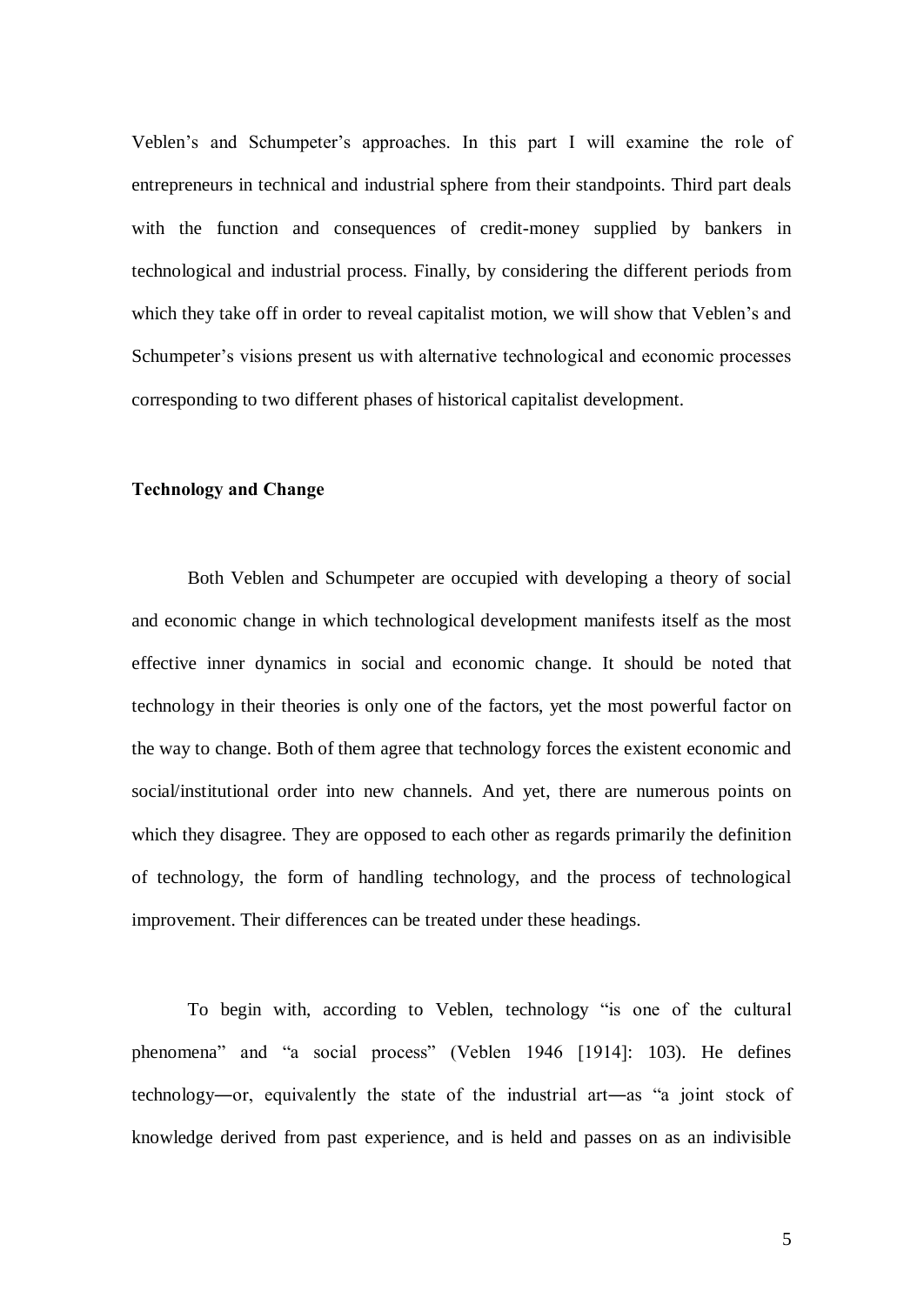possession of the community at large" (1994b [1921]: 28). Technological improvement cannot be realized by "individual or private initiative or innovation" (1946 [1914]: 103). As such, technological advance is dependent upon collective technical action of the community. To put it in his words, technological advance "is an affair of the collectivity, not a creative achievement of individuals" (1946 [1914]: 103). In opposition to Veblen, Schumpeter treats technology as one of the business affairs of businessmen. For him, innovative/technological change, being "an *internal* factor,  $\dots$  is a purely economic process and . . . purely a matter of business behavior" (Schumpeter 1939: 86). To Schumpeter, making innovation is a commercial "enterprise", and those whose function is to realize innovations are "entrepreneurs" (1961 [1934]: 74). All economic/business activities that set in motion economic development in capitalism rely on the carrying out of new combinations/innovations,—specifically, "new methods of production  $\dots$  new commodities  $\dots$  new forms of organization—the merger movement ... new sources of supply ... new trade routes and markets to sell" (1950 [1942]: 68). Therefore, while Schumpeter handles technology as a business expedient, for Veblen, the technology is, and ought to be, a means of community in the process of fulfilling its material interests.

In Schumpeter's estimation, (machine) technology is an economic good with a price in the gyration of business cycles. As time goes and therefore technology becomes worn out, its price declines. For Schumpeter, technology and business, and business prosperity and material welfare are one and the same thing. However, for Veblen, business and technology represent two kinds of habits of thought, employments in industrial realm, interests and purposes at odds with each other in every respect. In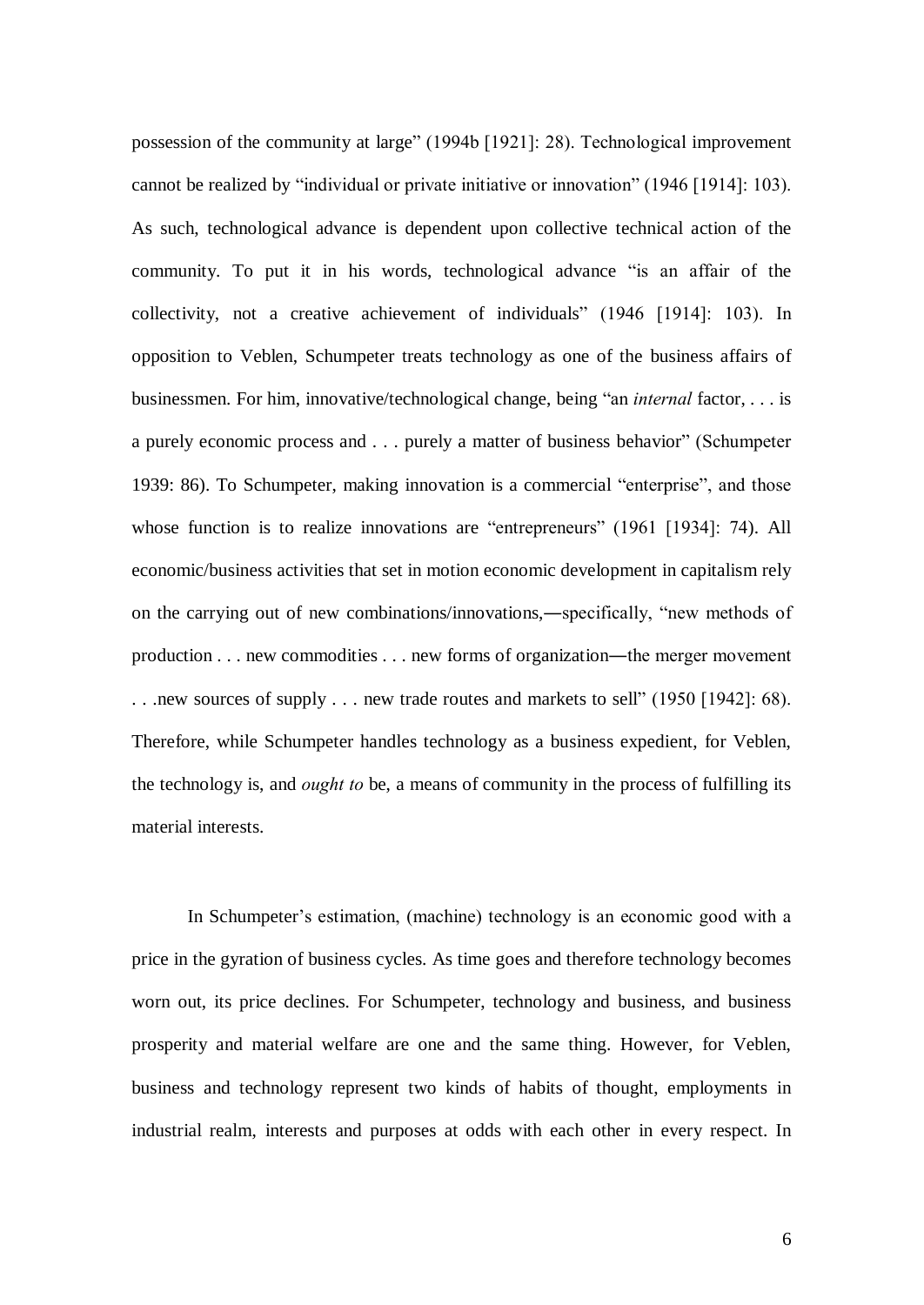Schumpeter's world, the value of technological improvements is counted according to pecuniary terms. Though successive economic waves are generated by new technical possibilities, it is their price movements that shape the character of economic development/change. As such, the level of prosperity and depression of community is counted by pecuniary values. In this sense, while prosperity reflects high rate of profit, depression amounts to declining price, business capitalization and volume of credit expansion. Therefore, prosperity means business prosperity in Schumpeter's system. Indeed, on the part of Schumpeter, prosperity means maximum technological and therefore industrial and investment goods production, since he sees the source of profit as an outcome of new technical possibilities. Yet, from Veblen's point of view, under the sway of corporate finance capitalism, profit flows from high prices, for the most part, instead of technological improvements. In reality, both Veblen and Schumpeter wrote at a time when profits deriving from material/technological expansion were less than profits from commercial and financial affairs that are of no relevance to the material welfare of the community. Veblen writes by considering this fact, but Schumpeter does not. Much as Schumpeter's focus on technological phenomena changes from time to time, yet this basic point holds. For Veblen, pecuniary productivity does not mean technological/industrial productivity. As in Schumpeter's theory, profit belongs to businessman/entrepreneur, and as such, it cannot be an expedient of determining the prosperity of the underlying population. Bad or good times of community can be, and ought to be, determined by only the amount of output as was the case in the past.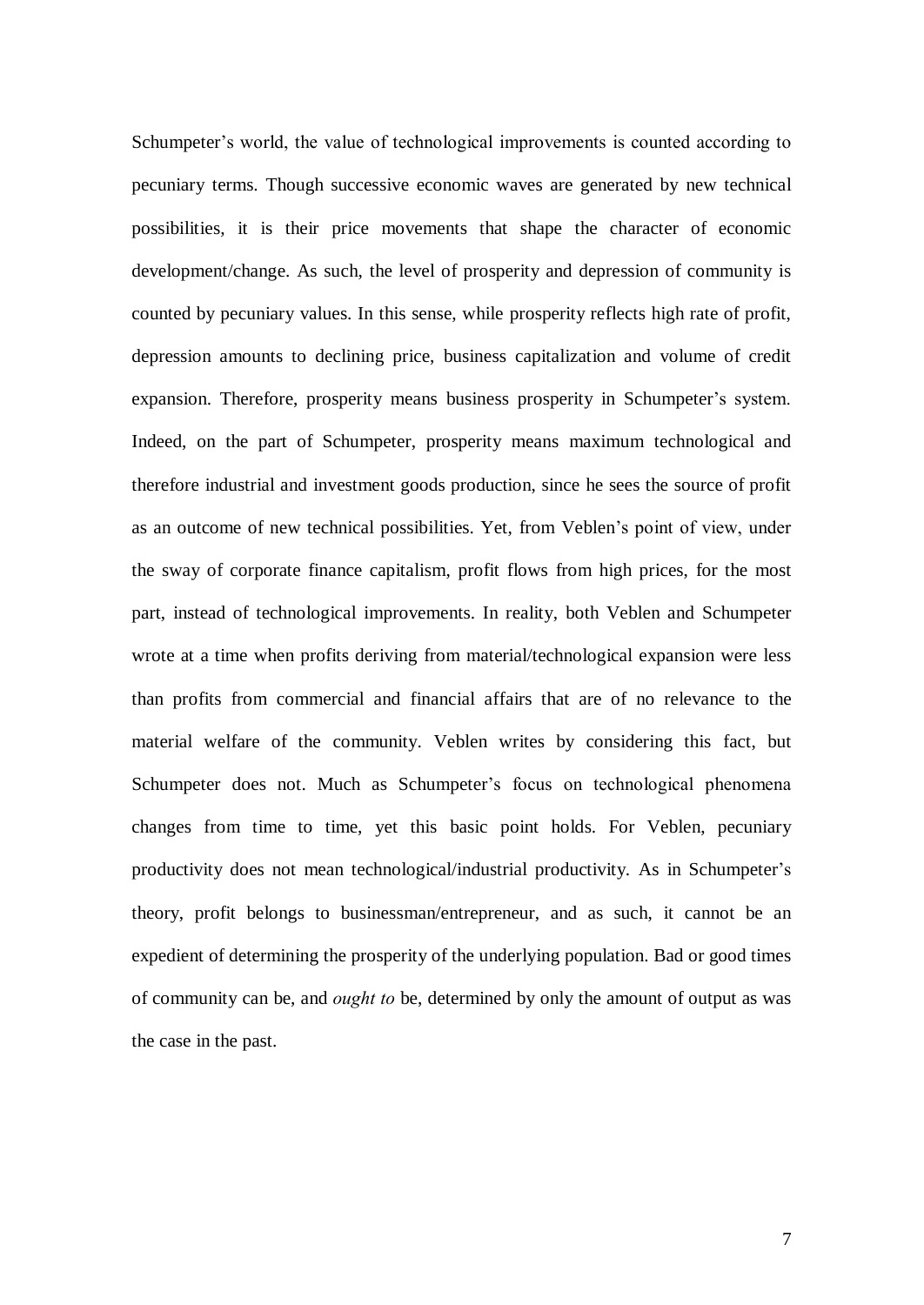Finally, Veblen and Schumpeter suggest two alternate descriptions for the process of technical change. In his writings Schumpeter does not address the cumulative nature of technology. He considers innovations as discontinuous technological improvements. At this stage, it should be noted that Schumpeter aims at making a characterization of technological process peculiar to capitalism. He implies that capitalist economic development is dependent upon discontinuous way of technical advance. He sets forth the fundamental nature of capitalism as follows:

> What has been done already has the sharp-edged reality of all the things which we have seen and experienced; the new is only the figment of our imagination. Carrying out a new plan and acting according to a customary one are things as different as making a road and walking along it (Schumpeter1961 [1934]: 85).

In reality, whether in capitalism or in any other system, that technology or any other social process leads to a 'new order of things' does not assume a sharp break with the past. Veblen writes: "In so speaking of a 'New Order of Things' there is no intention to imply that the new is divided from the old by a catastrophic break of continuity" (Veblen 1964b [1923]: 231). More specifically, in his scheme, in opposition to Schumpeter, technology, being of cumulative and social character, proceeds on past technical experiences, and any new technical possibility is the result not of "a series of great inventions that precipitately burst upon the scenes" (Basalla 1998: 26). To Veblen, technological change "is always in process of change" cumulatively and is "held and carried forward collectively" (Veblen 1946 [1914]: 103).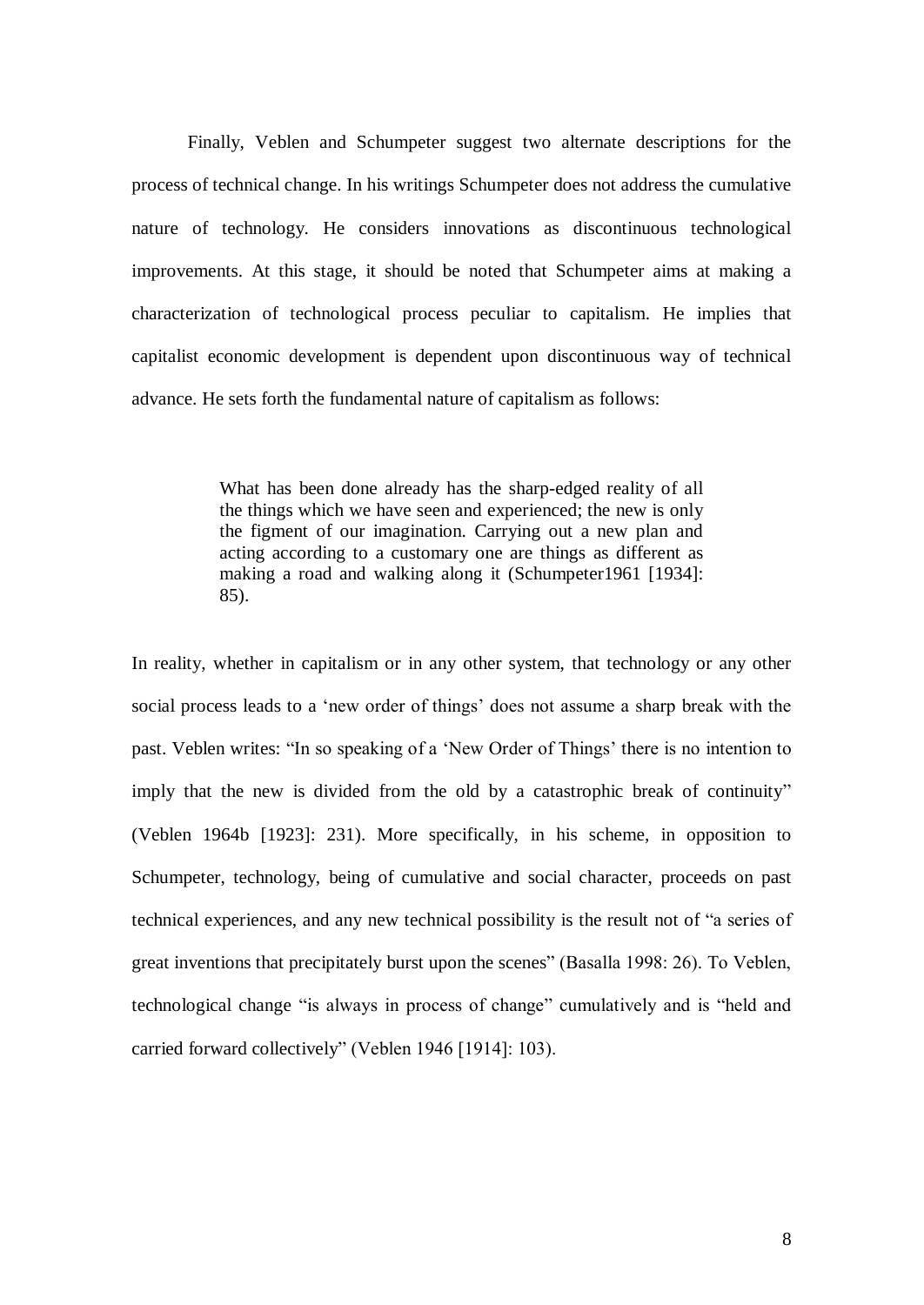Therefore, in line with these sentiments, Veblen and Schumpeter, who think that change is the essence of the order of things, bring two descriptions to the process of technical and social change. Schumpeter defines "the essence of capitalism" as "creative destruction" (Schumpeter 1950 [1942]: 104n). Correspondingly, for Veblen, "modern culture is creative" (Veblen 1961 [1919]: 2). However, in Schumpeter's view, the process of 'creative destruction' proceeds on the sharp breaks with the past social experiences and events and, especially, with technological trajectories. Nevertheless, the phrase by Schumpeter, 'creative destruction', denoting the revolutionary character of capitalism, can be related to the *iconoclastic* nature of technology in Veblen's estimation, yet with a vital exception. For Veblen, technology is to eventually shake up the existent institutional order by creating new patterns of livelihood, and in turn novel social organizations and relations. Yet, this process does not proceed on a sharp ontological break with the past, but comes about in "cumulative causation" (Veblen 1898). Every social phenomena comes into the scene in "the sequence of events" (Veblen 1898). Veblen evaluates technological and institutional change under the motto of 'cumulative causation'. To him, present "technological paradigm" (Dosi 1982) is the reason of the next and the outcome of the former. This being so, we can consider ëcreative destructioní only within the broader context of iconoclastic nature of technology in the process of 'cumulative causation' in the long run, on the part of Veblen. In dealing with process, they represent two alternative insights of technological development.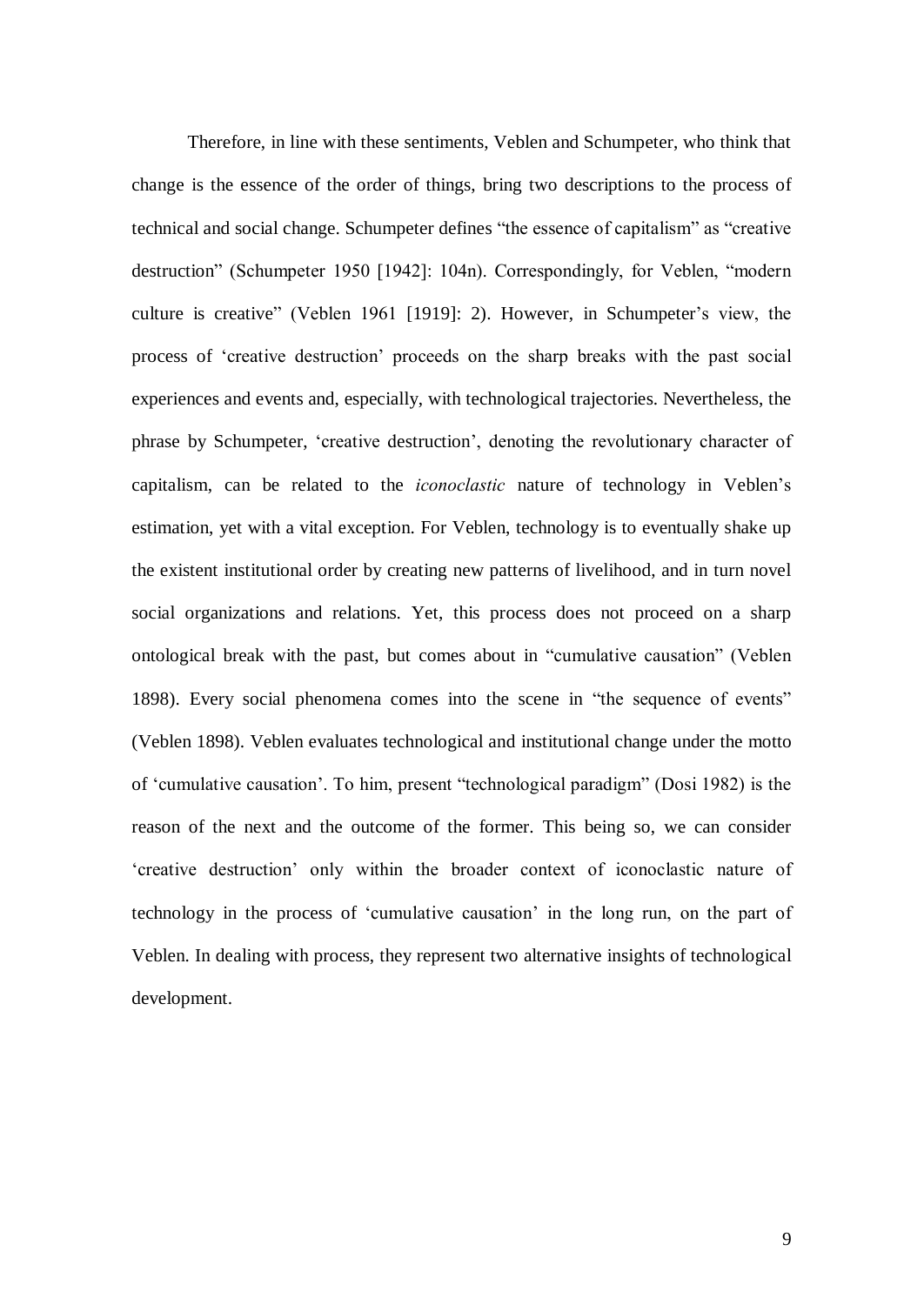#### Veblen's Common Man and Schumpeter's Entrepreneur

In contradistinction to conceptualization of man as a passive agent in classical theory due to its metaphysical organon, Veblen and Schumpeter hold social change to be a volitional process contingent on human deeds in social and economic realm. As such, they conceive human to have an active role in the social/institutional and economic evolution. Nevertheless, the agent of change is different in their theories. Schumpeter considers economic development as dependent upon entrepreneurial actions oriented towards generating new technical possibilities with an eye to gaining profit through financial means. Therefore, his protagonist is 'entrepreneur' in motion. To state in his words, "[t]he 'entrepreneur' is merely the bearer of the mechanism of change" (Schumpeter 1961 [1934]: 61n). In juxtaposition, Veblen recognizes 'common man' as the subject of institutional change. By 'common man' Veblen means man who does not possess the mechanical equipments in favour of his self-interest, nor holds a pecuniary interest in the material welfare of the community (Veblen 1994a [1917]: 151), but who participates in technical action realized collectively to augment the material interest of the underlying population, and whose peaceable instincts, particularly the instinct of workmanship, outweigh the predatory propensities intrinsic to human nature. For Veblen, entrepreneur, far from being the subject of institutional change, is the product of ceremonial reason that contemplates technology as a business expedient and who thwarts technological progress for his pecuniary aims. On the other hand, common man under the pecuniary traffic of business comes into scene as a raw material of business affairs, as it were, or consumer or laborer (1994a [1917]: 156). Thus, Veblen's protagonist is the common man whose actions are oriented towards making better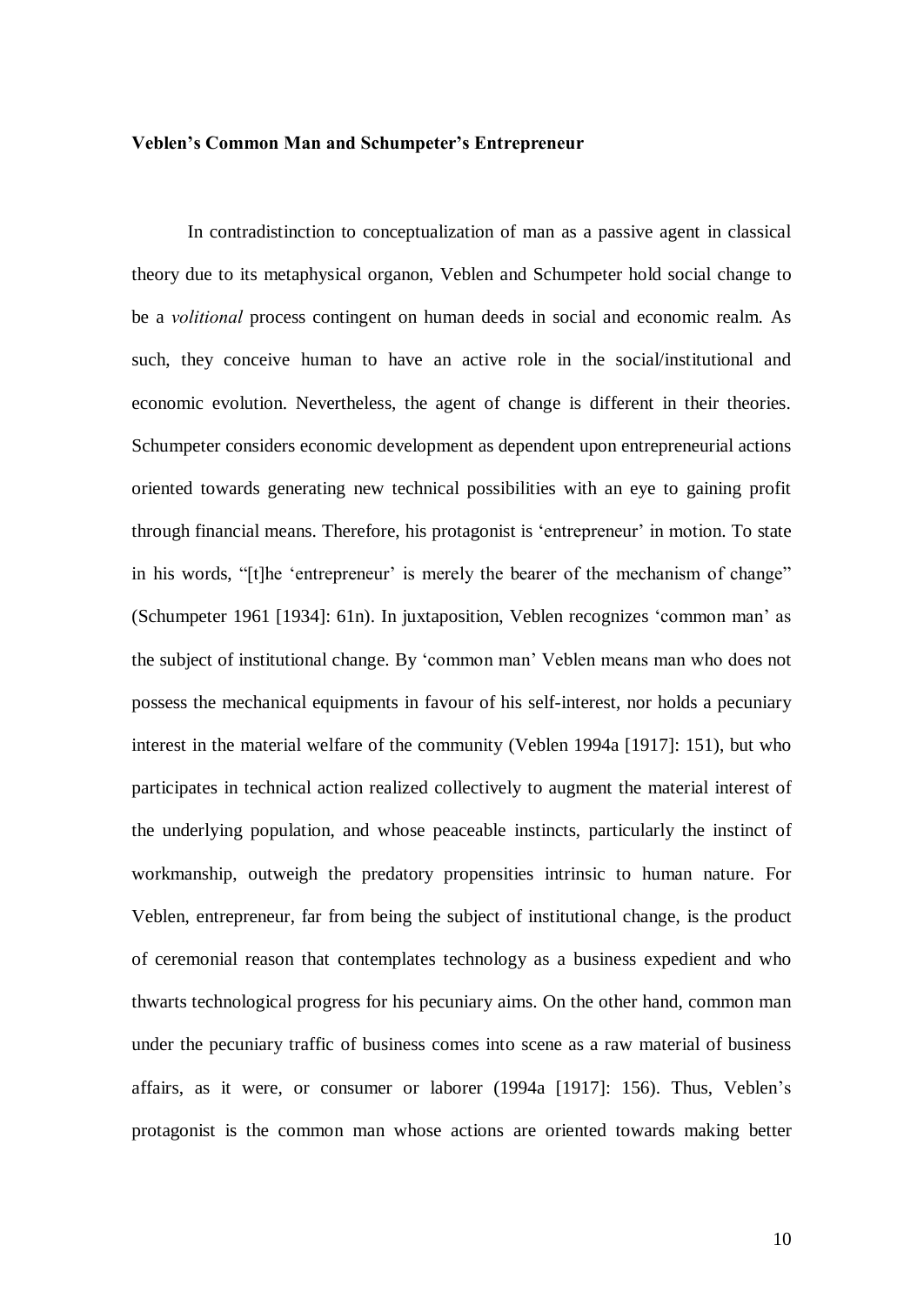material life within social collectivity by means of generating new tools, technologies, and innovations. Within his theory, in the era of machine process he imagines common man under various groups of technical occupations, yet his characterization concerning his propensities never changes.

In dealing with the role of entrepreneur in technological process in the capitalist system of the twentieth century from Veblen's and Schumpeter's points of view, we are once again faced with alternative approaches. It is Schumpeter's basic vision that entrepreneur is an innovator and must be rated only as a technological agent. His primary target is to carry out new combinations. He is not a constituent of capitalist class. Entrepreneurs and capitalists, that is, most notably bankers, corresponding to different efficacy for technological development, keep in touch only around exchange of money in the process of innovation, namely, credit from bankers to entrepreneurs and interest payments from entrepreneurs to bankers. However, the value system of entrepreneurs is derived from that of the bourgeois class. Another differentiation in two types in Schumpeter's world is that entrepreneurship is not a profession, nor refers to a social class like the capitalist class (Schumpeter 1950 [1942]: 134; 1961 [1934]: 78). It is only a special kind of leadership and a creative factor in the innovation process. The only function of him is "getting things done" and turning them into "an untried technological possibilityî (1950 [1942]: 132). Whoever performs this function becomes an entrepreneur for the time being in Schumpeter's view. As things turned out, Schumpeter identifies entrepreneurship as having something of the instinct of workmanship like the common man of Veblen, though Veblen would not agree. This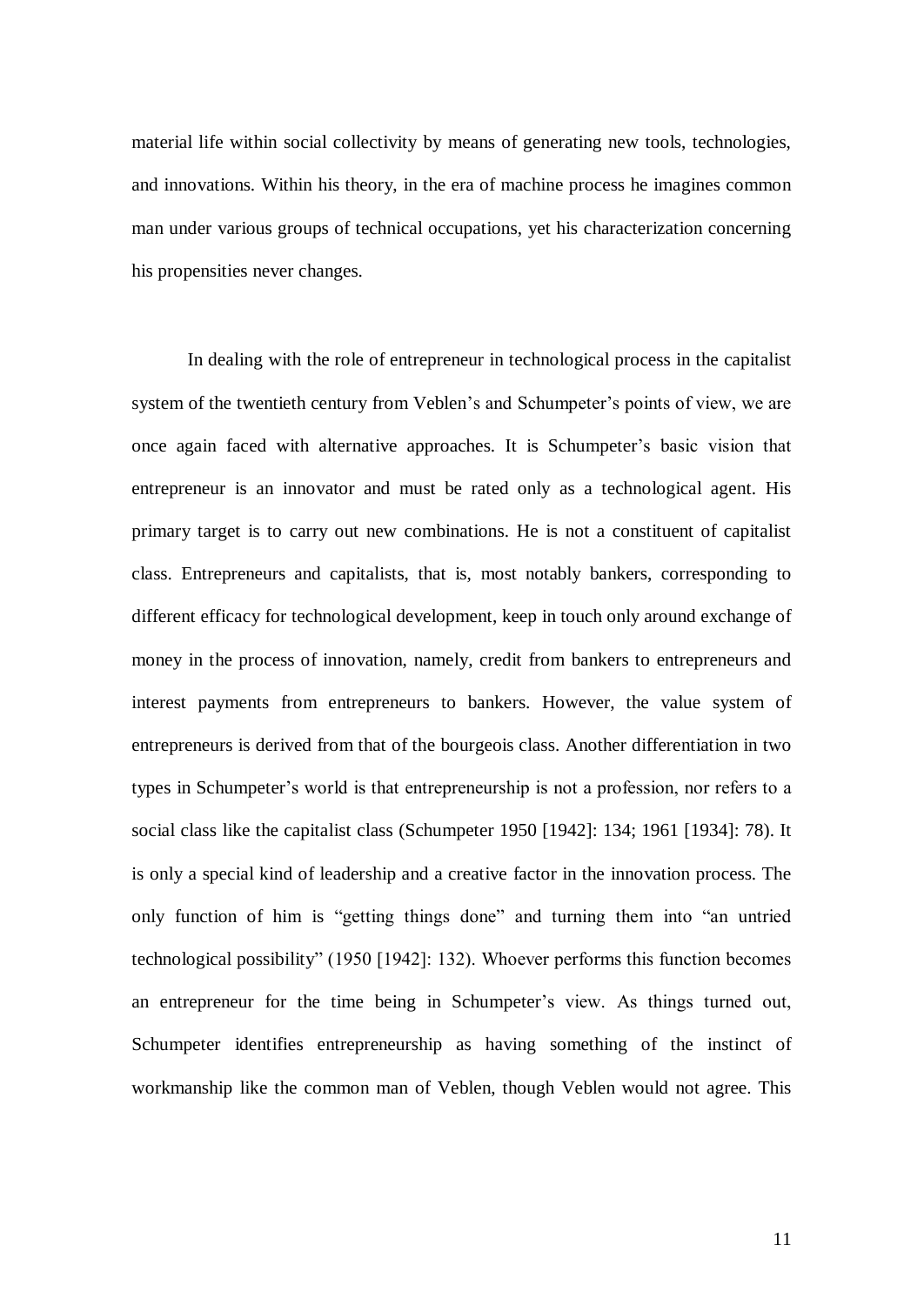point brings us to their fundamental disagreement about the function of entrepreneur in the modern capitalist system.

As already pointed out, Schumpeter evaluates entrepreneurship and technological phenomena in a 'business' or 'commercial' context. Yet, he does not use the term 'businessman' to refer to entrepreneur. Franco Ferrarotti (1999) displays three conceptualizations of being businessman widely accepted as follows: Businessman can point to "1) the capitalist, or owner of capital; 2) the entrepreneur, or man of ideas who seeks profit through productive innovation; and 3) the professional manager, or functionally responsible administrator" (Ferrarotti 1999: 244). Needles to say, of these three, being businessman for Schumpeter indicates the very second type, namely, being entrepreneur or innovator. In contrast, for Veblen, businessman corresponds not only to 'the owner of capital' and 'the professional manager' but also to 'entrepreneur', yet not in the positive sense of innovator. The characterization of entrepreneur by Veblen and Schumpeter is very much at variance with each other. First of all, it is the sharp distinction concerning the function of entrepreneur in Veblen's and Schumpeter's theories that for Veblen entrepreneur is the epitome of businessman who deals with pecuniary employments and with increasing his money income, for the most part, rather than with enhancing productive capacity of industry through innovations.

As things turned out, by entrepreneur they speak of a different social agent in terms of his role and the consequences of his pecuniary aims in technological process. Thus, at this stage, we must elaborate what entrepreneurship corresponds to in Schumpeter's and Veblen's setups. To that end, we will look at the evolution of

12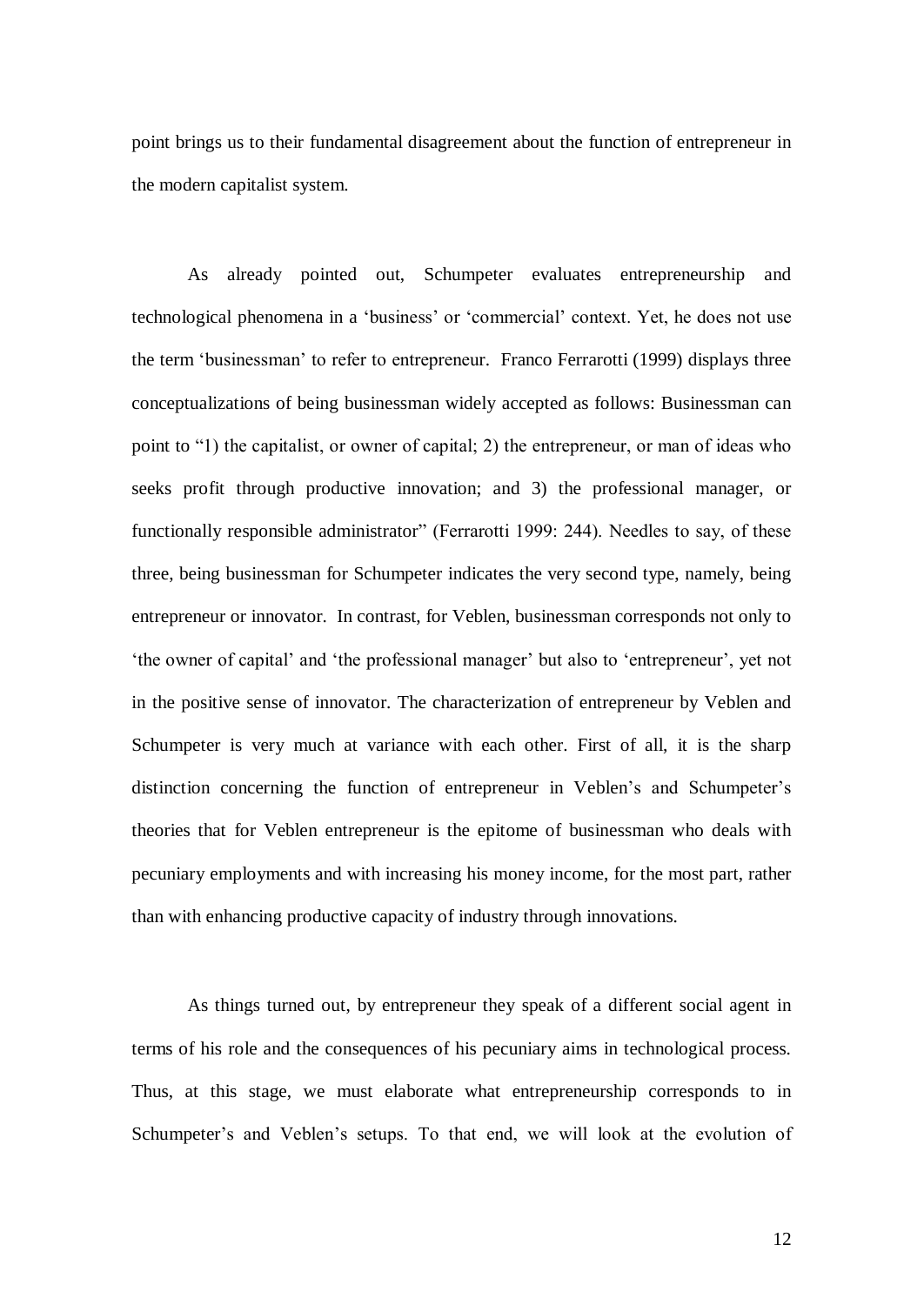entrepreneurship in the period from the eighteenth to the twentieth century. Veblen illustrates the development of businessman in specific terms. He makes an earnest effort to signify the propensities of entrepreneur of the eighteenth century and that of the era of finance capitalism in the twentieth century. He calls the former type of entrepreneur 'captain of industry' and the latter 'captain of finance', which are quite different in terms of their tasks in the economic realm. The era of the captain of industry starts with the advent of the Industrial Revolution in the eighteenth century and ends up with the growth of corporate finance towards the end of the nineteenth century (Veblen 1964b [1923]: 102). Veblen suggests that he deals with as much business management side of the industrial system, namely, "pecuniary employments" as "industrial employments" (Veblen 1901) that reside in 'technical insight'. To some extent, even business considerations of the captain of industry in the eighteenth century were still being conducted with a view to affording a livelihood through new technical possibilities. In his words, the captain of industry, his origin being traceable back to the "merchant" adventurer" (1964b [1923]: 102),

> was a person of insight—perhaps chiefly industrial insight—and of initiative and energy, who was able to see something of the industrial reach and drive of that new mechanical technology that was finding its way into the industries, and who went about to contrive ways and means of turning these technological resources to new uses and a larger efficiency; always with a view to his own again from turning out a more serviceable product with greater expedition. He was a captain of workmanship at the same time that he was a business man; but he was a good deal of a pioneer in both respects, inasmuch as he was on new ground in both respects (Veblen 1964b [1923]: 102- 103).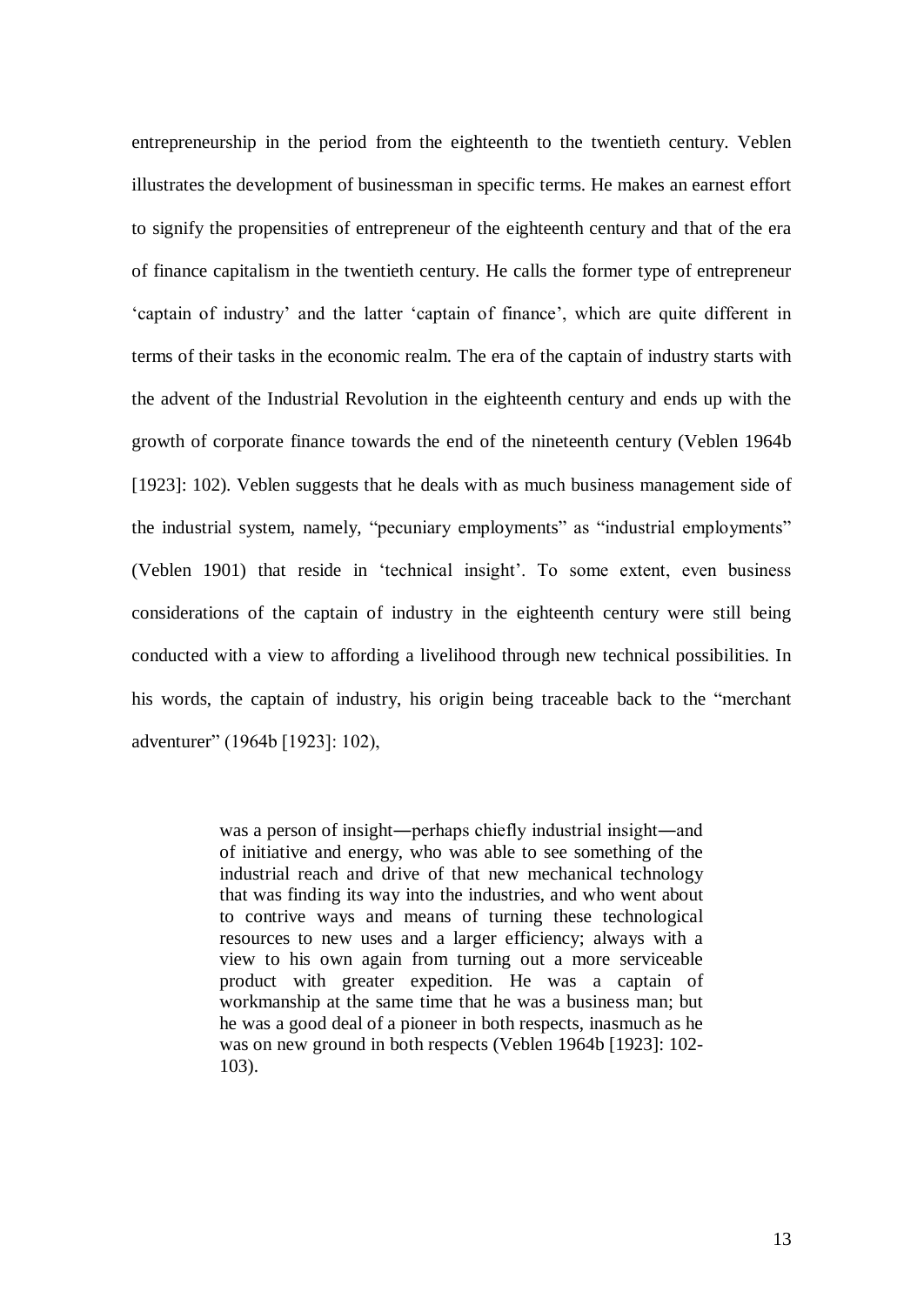In ensuing lines Veblen defines 'the captain of industry' as a "great tool-builder" (1964b [1923]: 103). At bottom, this type of entrepreneur who is of both commercial and technological nature is the very sort that Schumpeter defines. Yet, in Veblen's scheme, with the rise of corporate finance capitalism towards the late nineteenth century, 'the captain of finance' who is concerned exclusively with financial aspirations instead of 'industrial employments' and technological affairs replaced him. As such, to Veblen, businessman of the late era of machine process is substantially different from his precedent type in the eighteenth and nineteenth century. Since with the advent of machine technology and as the scope of the business side of industry expanded, 'the captain of industry' was increasingly removed from technological employments of the industrial system. It followed that they became more occupied with financial ends instead of with enhancing productive capacity of the industry by way of carrying out innovations. In due course, the eighteenth and nineteenth century businessman, namely, the captain of industry', has given place 'the captain of finance'. The apex of this process is a sharp demarcation between the ownership of the industrial equipments and their financial management as a result of the businessmen's grave attention to financial ends. Therefore, financial management has been handed over to 'the investment bankers' that Veblen also calls 'the absentee owners'; the most outstanding part of 'the vested interests' and the last type of businessman in the era of corporate finance capitalism, who control all mechanisms of the credit system through which they subjugate the captains of industry and, therefore, industry, to their financial ends. As a result, businessmen have been displaced from the industrial occupations; their only linkage with industry remains to be based upon pecuniary affairs such as buying and selling securities, bonds, supplying credit, realizing profit and so on. "[I]n short, men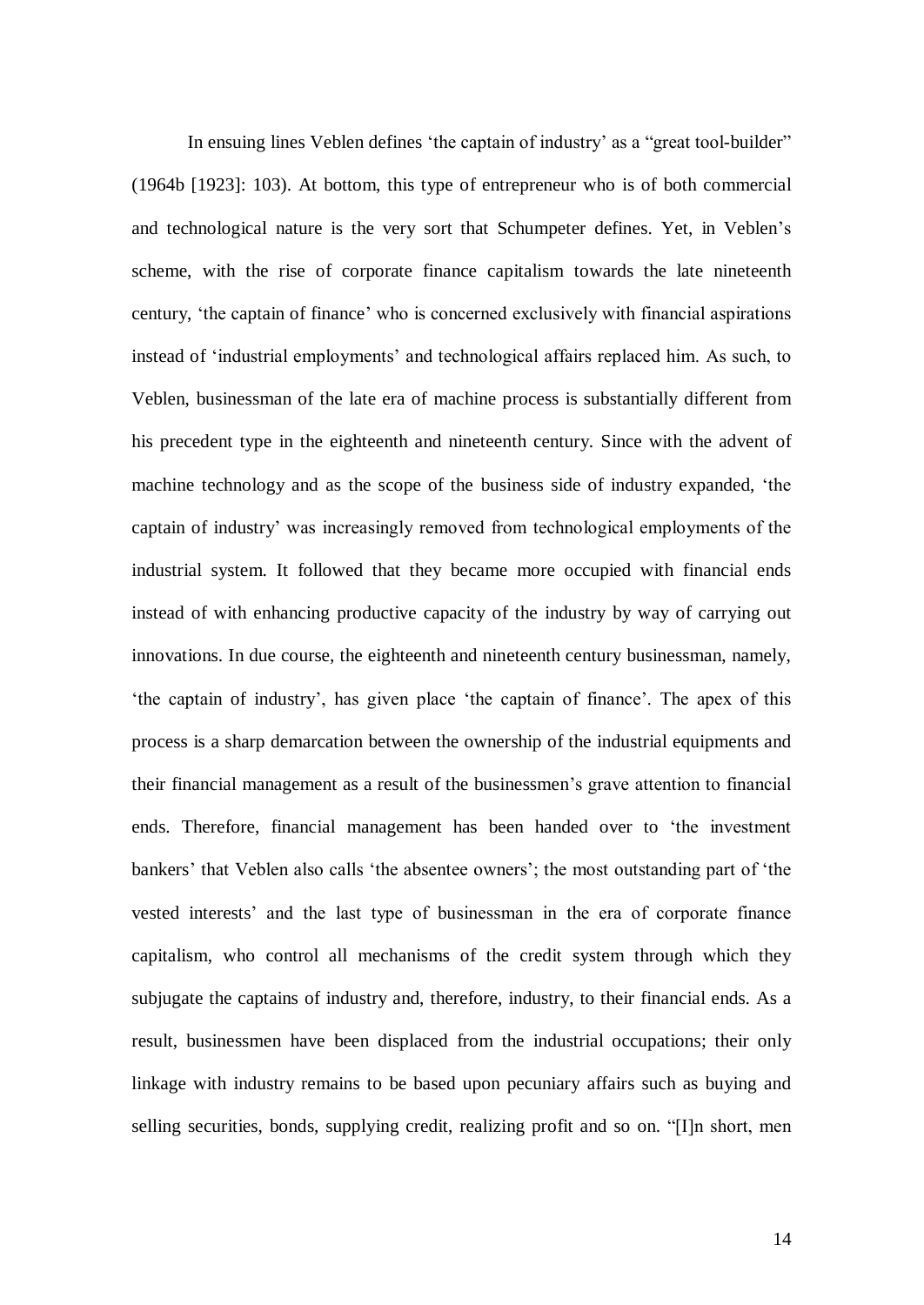more nearly on the order of safe and sane business" (1964b [1923]: 109). At present, these absentee owners, being the new face of capitalist class, constituted the managerial class of capitalism. Twentieth century is the era of financier managerial classes which replaced the individualist capitalists of the eighteenth and nineteenth century. Consequently, in the wake of corporate finance capitalism, all relations in industrial system have gained a new dimension. Veblen sketches the essence of this process as follows:

From Veblen's standpoint, therefore, entrepreneur that Schumpeter describes has withdrawn from the social and economic scene. According to Veblen, entrepreneur of the twentieth century is a "financial manager"  $(1994b \, 11921]$ : 29). He states that entrepreneur is the new name of businessman in current economic theory "who takes care of the financial end of things" (1994b [1921]: 29). In Veblen's eye, entrepreneur, far from being a productive force as counted in orthodox economics along with labor, capital and land, is no less a person than "corporation financier" (1994b [1921]: 29). He calls also entrepreneur "undertaker" and "speculator"  $(1958 \mid 1904]$ : 25; 1901: 201). He writes, "the speculator . . . deals with exclusively with the business side of economic life rather than with the industrial side . . . His traffic is a pecuniary traffic, and it touches industry only remotely and uncertainly" (1901: 202). In this sense, entrepreneurs constitute the vested interests of country that have "a legitimate right to get something for nothing" (1964a [1919]: 161, 169). As a result, Veblen considers entrepreneur as a businessman who tends to deal solely with financial affairs and touches technological employments indirectly.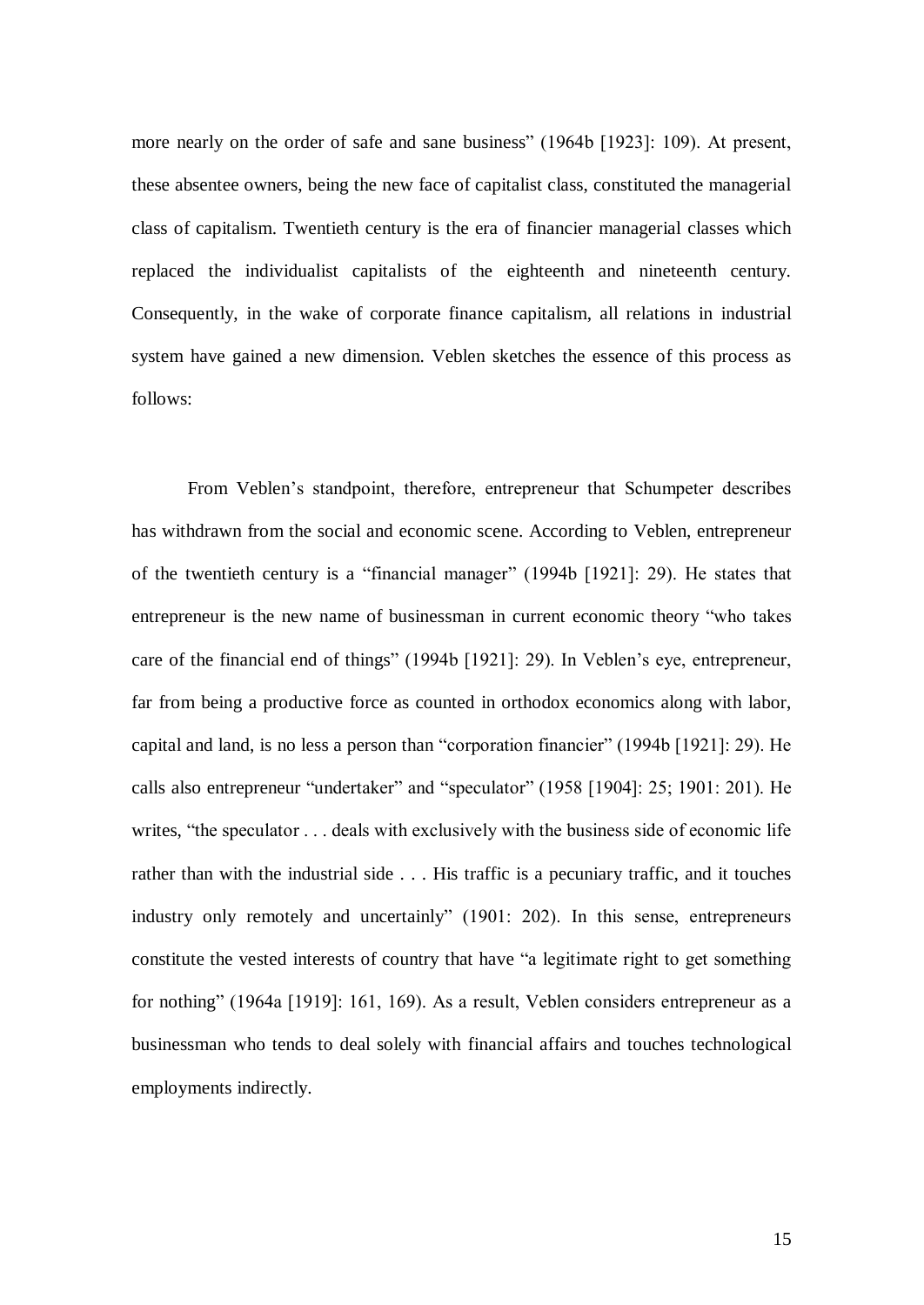Therefore, the basic disagreement of Veblen and Schumpeter concerning the function of entrepreneur in capitalism is now all the clearer. While Schumpeter describes entrepreneurs as those who 'get things done' to improve new technical possibilities, for Veblen they are the vested interests who 'get something for nothing'. From Veblen's point of view, the entrepreneur is incommensurate to ensure technological improvements. Therefore, with the captains of finance at the helm, things are sure to come to dysfunction in the technological realm. For Veblen, entrepreneurs are of the nature of technological unfitness, and in the twentieth century 'the captain of industry' that Schumpeter characterizes under the name of entrepreneur never appears on the scene. To Veblen, his technological employments are delegated into another social actor, namely, 'efficiency engineer'. This is so because understanding of the system of machine technology is now far beyond the entrepreneurial abilities. Thus, in Veblen's view, entrepreneurial function concerning technological affairs becomes a function of engineers (Veblen 1946 [1914]: 222-223).

In short, Veblen and Schumpeter emphasize different types of businessman and entrepreneur. From Veblen's point of view, in the era of corporate finance capital, Schumpeter as a writer of the twentieth century focuses on the entrepreneur as ëthe captains of industry' of the eighteenth and nineteenth century ensued in the wake of the British Industrial Revolution. In effect, this stems from his regarding material expansion phase of the nineteenth century capitalism as the central process, as will be made explicit in the ensuing lines, and therefore the initial assumptions of his theoretical model that can be traced back to the tenets of classical economy of the eighteenth and nineteenth century according to which entrepreneur is counted as the fourth productive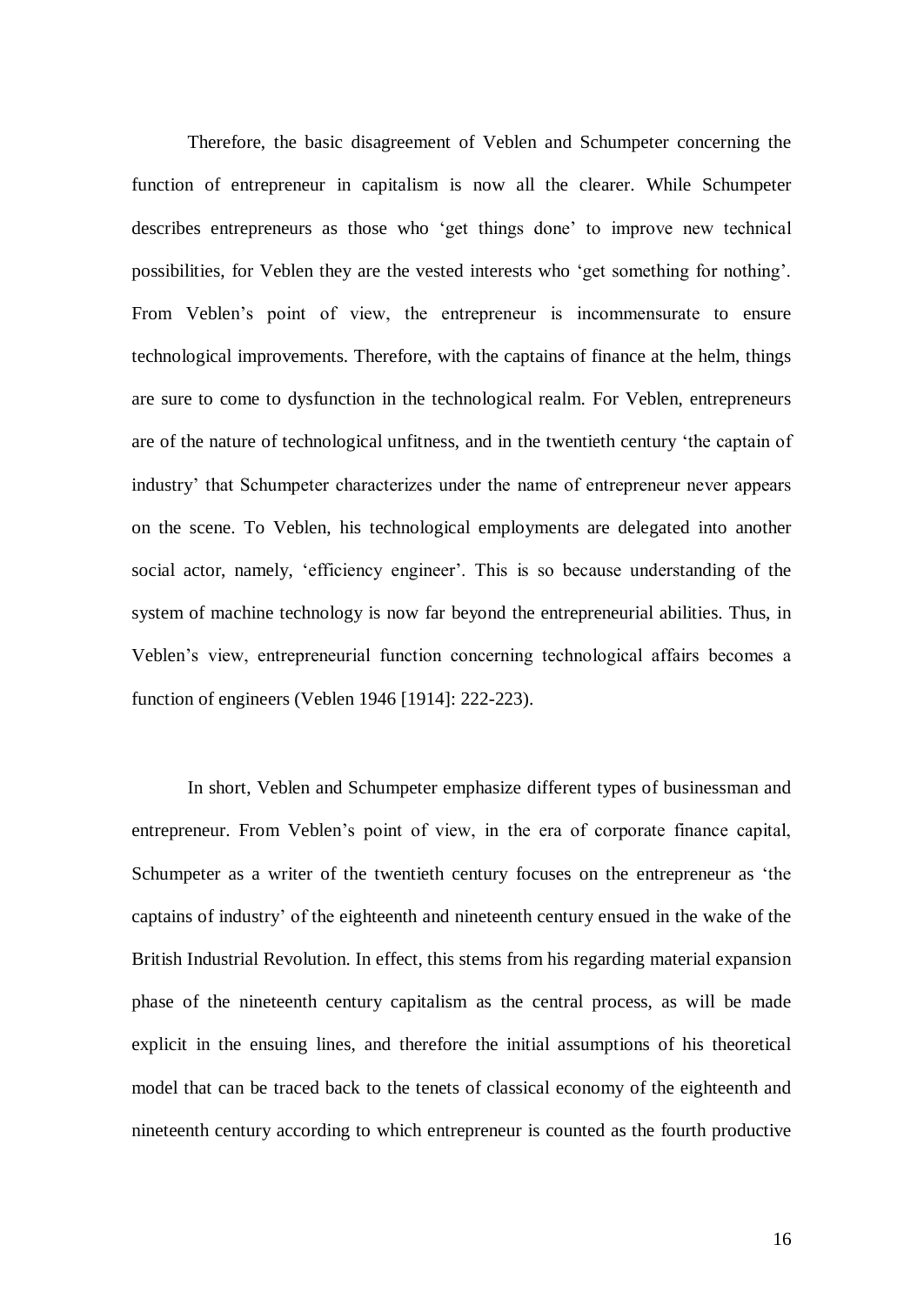factor. In this sense, for Veblen, Schumpeter, not considering the transition from the era of free competition to the era of corporate finance capitalism, commits a categorical fallacy by considering the previous type of businessman of 'handicraft era' and the early stage of machine process as the persistent technological agent, who indeed was actually removed out of his technological considerations. As a last word, while Veblen and Schumpeter recognize technological change as the driving force of all change, they differ concerning the social agent who plays an essential role in the fall of managerial finance capitalism. In the long run, for Veblen common man, and for Schumpeter entrepreneur, will have a vital role. Yet, while for Veblen it depends upon the growth of common man, on the part of Schumpeter, upon the demise of entrepreneur.

### Credit in Technological Process

Money in bank-credit form in the process of industrial and technological development has a substantial place in Schumpeter's and Veblen's theories. Yet, their approaches are once again different from one another. While Schumpeter considers credit-money to be a chief means for industrial development, Veblen recognizes it as a means of 'sabotage' of industrial system and technological process as well as injurious overcapitalization. According to Schumpeter, bank credit creation ad hoc is the only means, due to the absence of ex ante savings, that enables entrepreneurs to acquire the means of production for their innovative activities, which results in breaking off the steady 'circular flow' and in turn leads to capitalist development. In the same way, in the process of capitalist development, entrepreneurs continue their innovative activities through bank credit that results in technological advance. Within his pure theory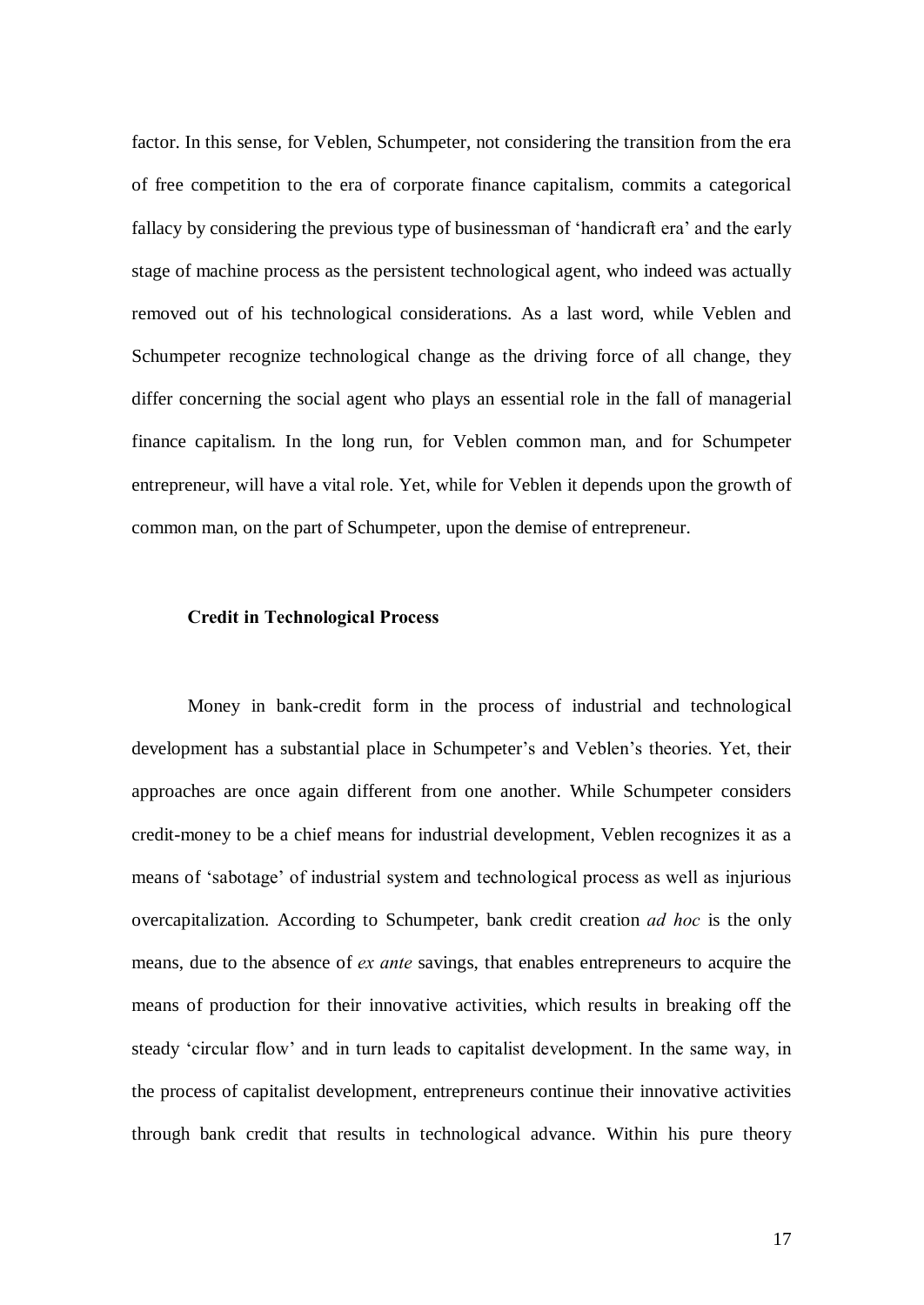Schumpeter declares that " $[0]$ nly the entrepreneur, ... in principle, needs credit; *only* for industrial development does it play a fundamental part" (Schumpeter 1961 [1934]: 105, emphasis added). What is of greater relevance here is that he takes for granted that money in bank-credit form to be a technical and neutral means in entrepreneur's hand in the sense that money performs only as to realizing industrial and technological development without any implicit aims or biases. In other words, from Schumpeter's point of view, credit-money performs as a mere exchange means that allows entrepreneurs, by giving them purchasing power, to buy investments means, namely, industrial equipments. To be precise, credit-money, for Schumpeter, is fulfilled with goodwill toward industrial and technological development.

In juxtaposition, Veblen, unlike Schumpeter, recognizes credit-money as a means to disrupt the industrial system and of possession rather than a means of industrial and technological serviceability. For Veblen, investment bankers (absentee owners) as credit creators do not aim at enhancing industrial efficiency and therefore material welfare of the community but, by raising business volume through bank credit, pursue to swell their properties in terms of money value. He handles bank-credit as a controlling power over a country's industrial system lying in the discretion of the vested interests. He is sternly sensitive to its devastating consequences to industrial and technological life of the community. From this point, we can enter the analysis of Veblen concerning bank credit in comparison with that of Schumpeter.

While Schumpeter contemplates credit as benevolence for technological development, Veblen thinks of credit as being not much of a mean for it. Veblen states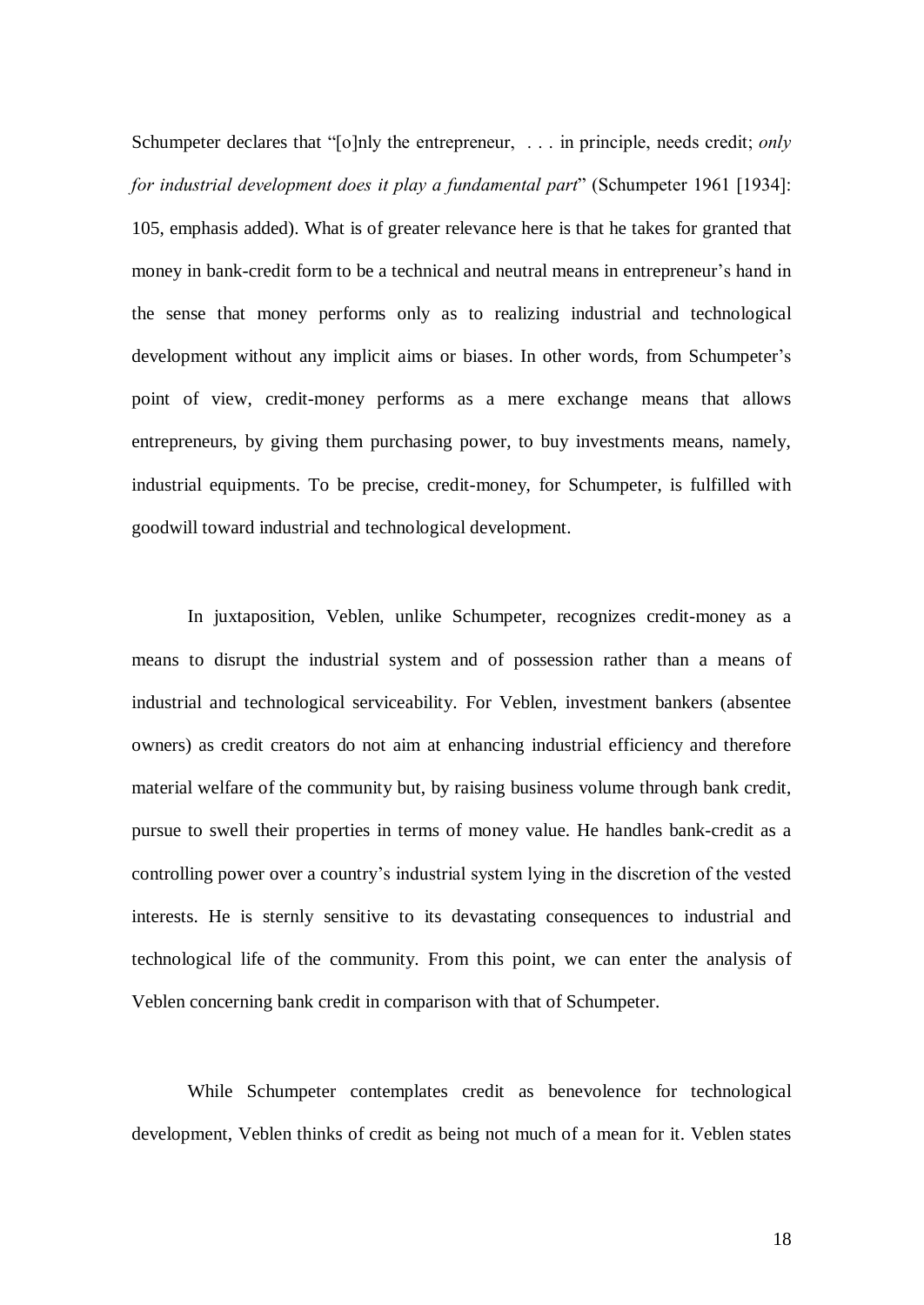that credit does not "alter the character of the process employed" (Veblen 1958 [1904]: 52). This implies that credit does not afford the process innovation as Schumpeter claims, which is, of the five, the second type of innovation that Schumpeter defines (Schumpeter 1961 [1934]: 66). In contradistinction to Schumpeter, for Veblen, credit is a means of "fiscal administration" of industry and is a kind of "fiscal sabotage" (Veblen 1964b [1923]: 353) that reacts upon industrial serviceability as will encumber its productive work. To put it differently, credit, to Veblen, causes maldevelopment much less to serve as an essential and healthy means for economic development. Since, the primary effect of credit extension is to increase prices resulting in paving the way for the speculative inflation of values of material equipments of industry and thereby raising "the price of living" (1964b [1923]: 395). As such, he sees credit as a "pricemaking factor" (Veblen 1905) rather than an effectiveness-making factor, so to speak.

As emphasized, to Veblen, since businessmen's gaining is realized by higher prices for the most part instead of increase in industrial capacity, they have to raise price level that leads to the inflation of the money value of their business. At this point, they resort to bank-credit as a means for this process. In this sense, Veblen suggests that credit serves to the benefit of businessmen, not industry and community, since the use of credit touches industry secondarily. As such, by so doing, through bank credit they raise prices of the material items and in turn money income. In effect, this process is the capitalization of money and it leads financial assets to be capitalized at the hands of businessmen. In other words, credit augments businessmen's volume of money capital instead of material investment goods. For that reason, for Veblen, "credit extension has no aggregate industrial effect" and as such does not "increase the technical (material)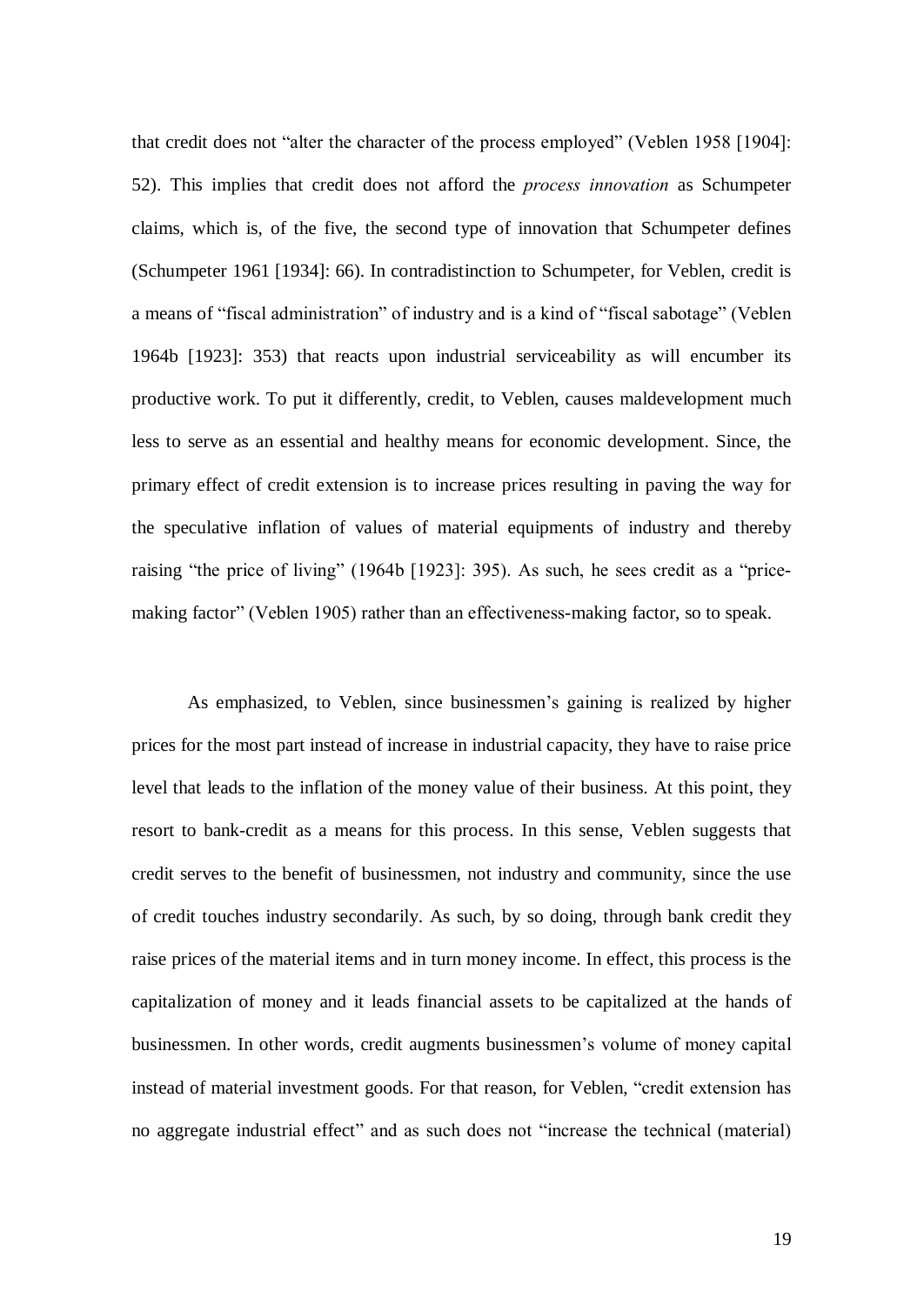outfit of industry" (1958 [1904]: 52, 53). As a result, credit expansion is so detrimental to industry and economic life of the community at large. Since it causes an unhealthy overcapitalization (unfair possession) as counted in terms of price, by manipulating all the values in the system.

Thus, according to Veblen, "credit is an expedient of business" (1905: 461), and as such, by its nature, it cannot give birth to healthy consequences to industrial and technological development. Businessmen resort to credit to swell the "rapidity" and ìmagnitude of turnoverî (1958 [1904]: 50) let alone the efficiency of industrial system. And, as a result of increasing volume of business, credit turns into a "competitive" weapon" (Homan 1968: 160) in their hands. Increase in the price level and unhealthy overcapitalization follows. He writes, "funds obtained on credit are applied to extend the business; competing business men bid up the material items of industrial equipment by the use of funds so obtained" (Veblen 1958 [1904]: 55). Thus, taken in the aggregate, credit enhances business capital and the volume of business affairs, not the volume of industrial production and the aggregate material equipment of industry, nor facilitates technological advance.

That said, just as the differences in Veblen's and Schumpeter's approaches to technology, entrepreneurs and bankers, their views on the function of bank credit are also at variance. While Schumpeter attributes a chief positive role to bankers in the process of technological and industrial development, for Veblen, investment bankers constitute the "general staff of the business community" that he calls also "one big union of the interests" (1964b [1923]: 340) that controls the credit mechanisms and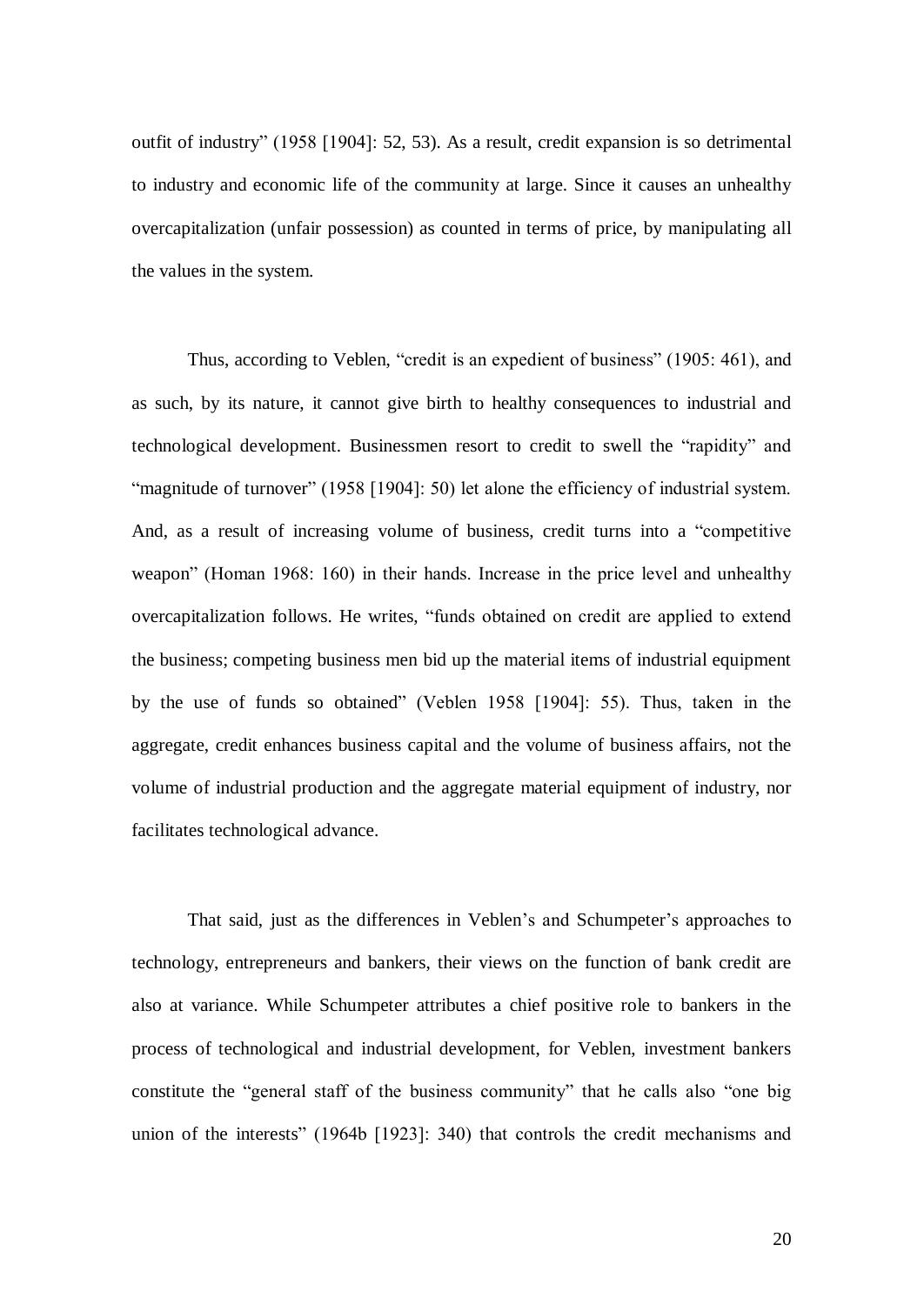therefore countryís material equipments for the pursuit of lucrative businesses rather than technological advance. As the "'credit economy' prevails" (1964b  $[1923]$ : 358), writes Veblen, "the livelihood of the underlying population becomes, in the language of mathematics, a function of the state of mind of the investment bankers, whose abiding precept is: When in doubt, don't" (1964b [1923]: 361). In another statement, he writes in the same manner as while "capitalization and earnings are a business proposition; livelihood is not" (1964b [1923]: 220). Therefore, credit, means of innovations, and bankers, supplier of credits for innovations, in Schumpeter's theory of development, become a means of 'sabotage' and of possession, overcapitalization in terms of money value, and the vested interests who "get something for nothing"  $(1964a \mid 1919]$ : 169) in Veblen's theory.

### Conclusion

In his book, The Long Twentieth Century (1994), Giovanni Arrighi, by taking Fernand Braudel's trilogy, Capitalism and Civilization: 15TH-18TH Century (2002) [1979], as departure point, explores the historical process of capitalism. In his analysis, Arrighi focuses on four capitalist state experiments and, by so doing, examines the structure of historical capitalist development. With his key concept of 'systemic cycle' or equivalently the process of 'capital accumulation' on a world scale, Arrighi presents us a historical and general review of capitalist development around these four capitalist states or 'systemic cycles'. These cycles are composed of, in his words,

[a] Genoese cycle, from the fifteenth to the early seventeenth centuries; a Dutch cycle, from the late sixteenth century through most of the eighteenth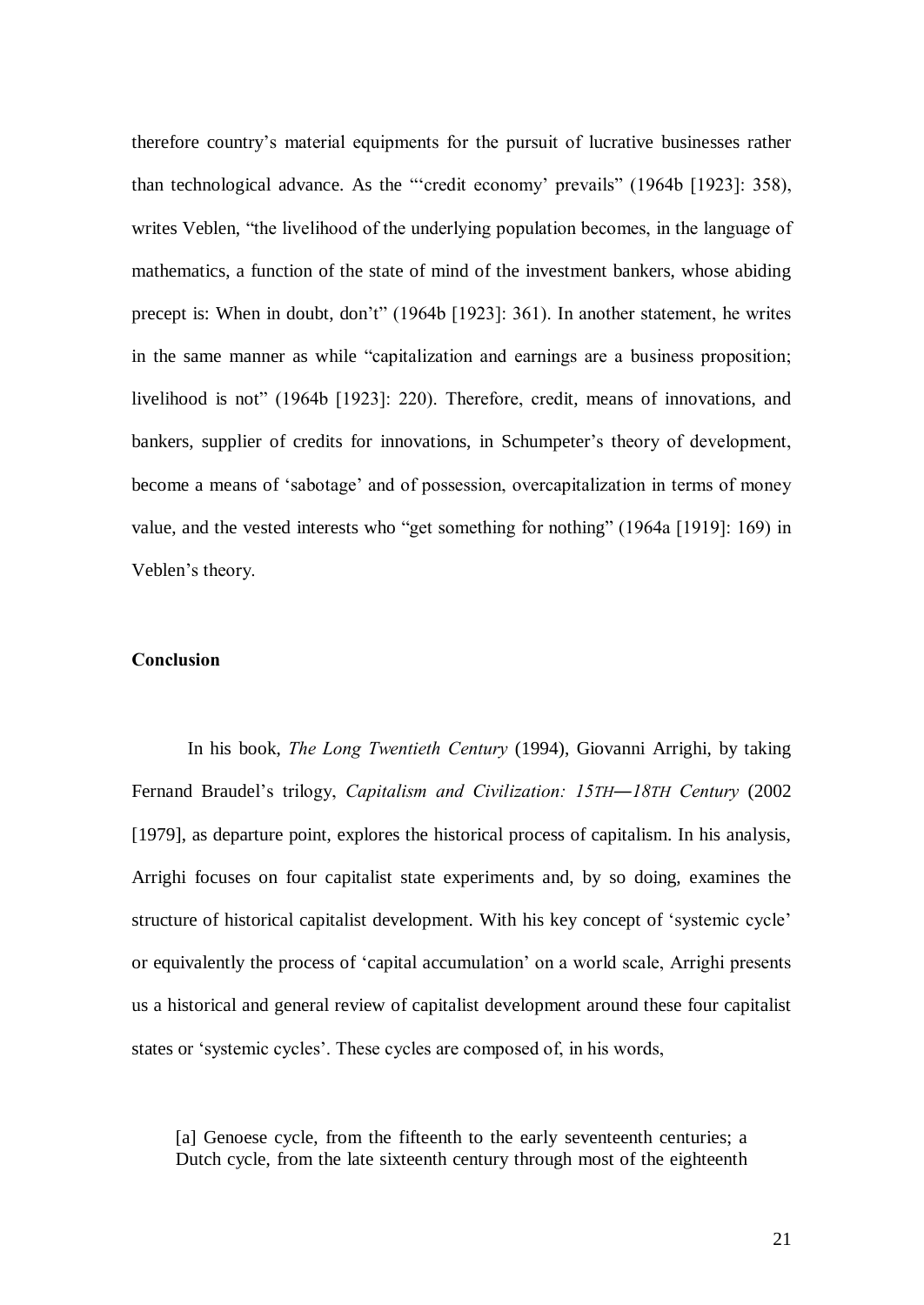century; a British cycle, from the latter half of the eighteenth century through the early twentieth century; and a US cycle, which began in the late nineteenth century and has continued into the current phase of financial expansion (Arrighi 1994: 6).

Arrighi states that there are two phases of capitalist development in each cycle that follow one another. He observes that each cycle emerged out of firstly the phase of material expansion and demised with the phase of financial expansion. More clearly, each capitalist state at a point when profits flowing from material expansion/production proved to be declining when they were invested in production for a second time, passed instead to the phase of financial expansion. In turn, capital accumulation proceeded on the basis of capitalization of financial assets. However, Arrighi denotes that this stage of financial expansion signs termination of hegemony of a particular state in world economy. Thereafter, the subsequent capitalist state in the phase of material expansion superseded previous hegemony by benefiting from financial expansion in its late times.

Given the above Arrighi thesis, we can analyze Veblen's and Schumpeter's approaches to technology. His thesis gives us an opportunity to show their fundamental disagreement on technological process in capitalism. Of much greater significance, it enables us to understand better how technological process performs in two different phases of capitalist development.

Schumpeter began to develop his theory of economic development in his The Theory of Economic Development (Theorie der wirtschaftlichen Entwicklung), published in German in 1911. Veblen also put his fundamental ideas as regards capitalist development in his The Theory of Business Enterprise in 1904. Those years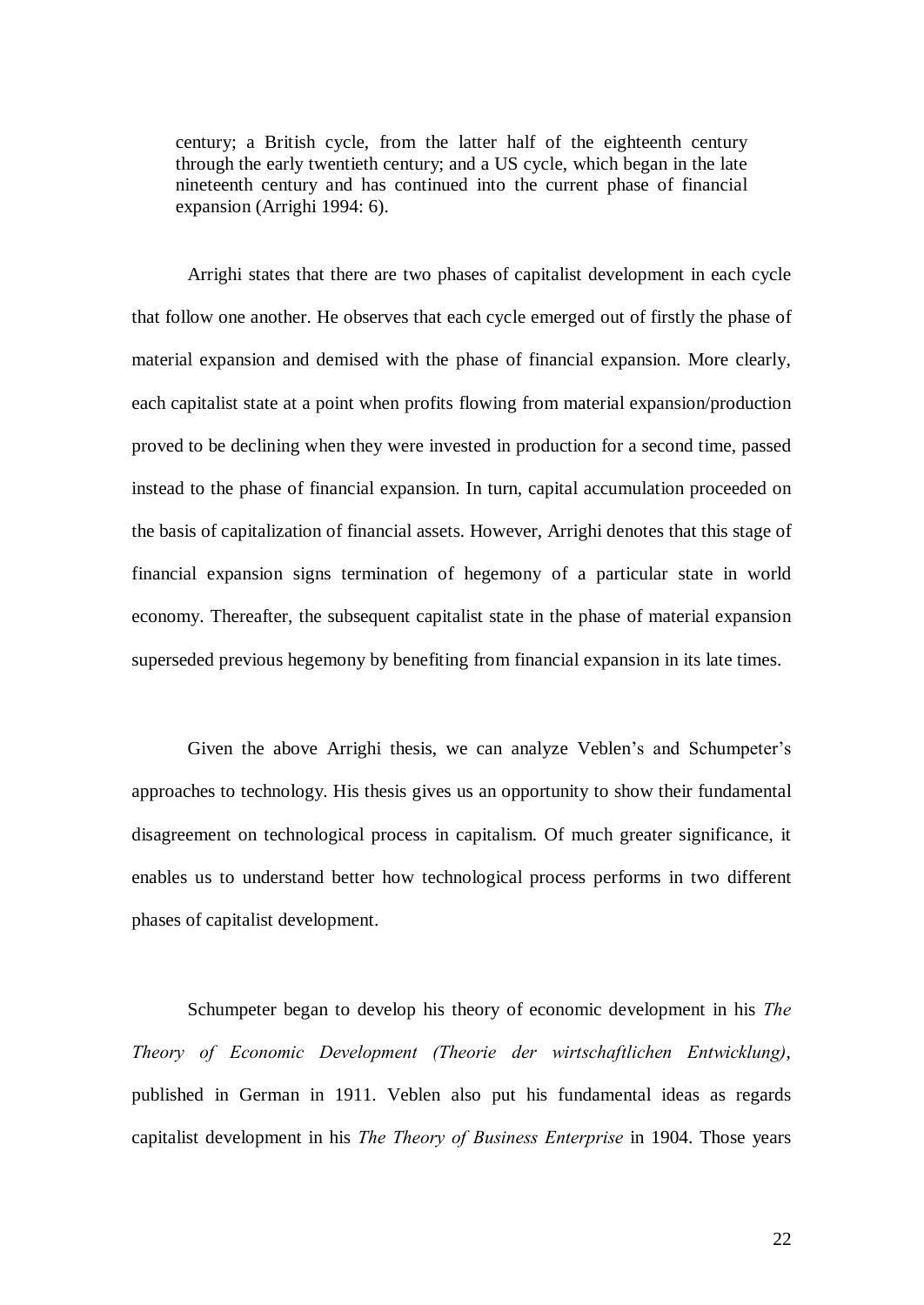correspond to the fall of the British hegemony in world economy and the origins of US supremacy residing in material expansion/production. Also, those years coincide with a period when finance capitalism had deep effects upon social and economic realm. In this epoch, Veblen and Schumpeter perceived this period differently. While Veblen focused on finance capitalism and, therefore, financial expansion phase of capitalist development, Schumpeter takes material expansion phase as departure point for his analysis of capitalist motion. To put it differently, while Schumpeter analyzes technological process peculiar to the material expansion phase, Veblen evaluates technological process in the financial expansion phase. In this respect, they present two alternate theories of technological process in capitalist development.

Schumpeter's handling capitalism, in effect, is reminiscent of that of Karl Polanyi. In his famous book, The Great Transformation (1957 [1944]), Polanyi suggests that, in contradistinction to Arrighi as well as Veblen, the nineteenth-century capitalism came into being with a immense break off the past as a result of the commodification of labour, land, and money which he calls as 'fictitious commodities'. To Polanyi, as different from Arrighi and Veblen, the nineteenth century was the beginning of capitalism as understood by the concept of market system. Schumpeter, like Polanyi, contemplates the nineteenth-century capitalism in which sine qua non institutions of capitalism, particularly, 'private property' and 'bourgeois values', emerged, as an unprecedented era that is of no resemblance to previous ages. In short, like Polanyi, Schumpeter too sees the rise of capitalism as a broken historical process. At bottom, the period that Schumpeter takes as starting point for his analysis of capitalist motion corresponds to the material expansion of the British cycle. As such, he treats capitalist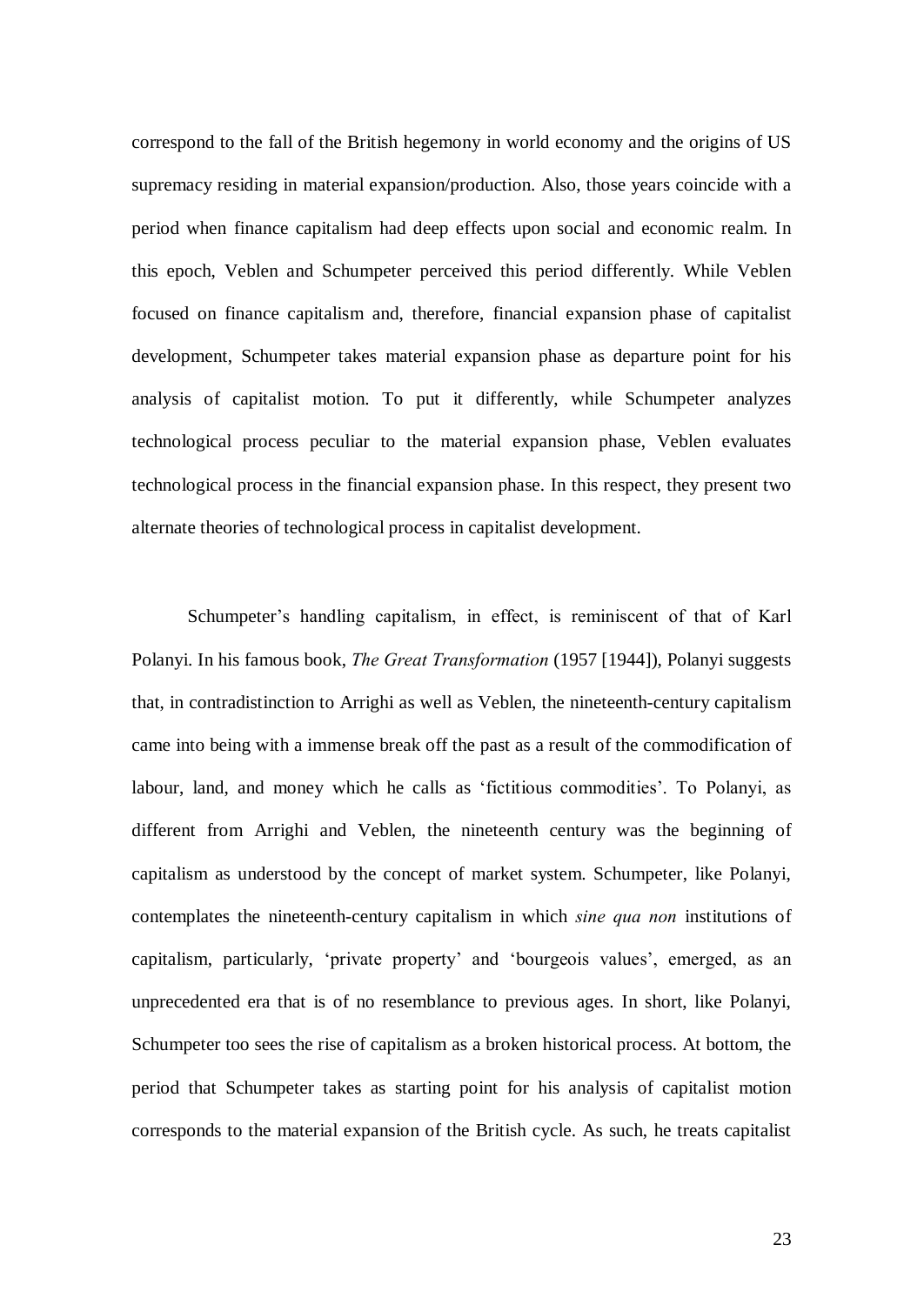development under the light of material expansion phase of the nineteenth-century capitalism, because, to him, capitalism without the institutional framework of that era does not refer to capitalism by definition. In this sense, he takes material expansion phase as normal, and as such, financial expansion phase as provisional.

In juxtaposition, in his transhistorical approach that is traceable back to even the Neolithic Era, Veblen considers all social and therefore technology-related phenomena as proceeding cumulatively in the 'sequence of events'. As such, the nineteenth-century capitalism from his historical standpoint does not point out a break in the historical serial. Instead, for him, this would-be unprecedented epoch and its material expansion phase is temporary and exceptional. Furthermore, contra Schumpeter, Veblen takes financial expansion phase of capitalism as the normal case and predominant factor. He calls it also the "businesslike imbecility" (1964b [1923]: 360) that shapes modern social order.

In line with these observations, it is now all the clearer why they display two alternate approaches to technology. In this sense, their disagreement on the key concepts for the process of innovation, that is, profit, credit and entrepreneurship, stems from this fundamental difference, that is, from their differential characterization of the tendency of capitalist development peculiar to the era they lived in. For instance, profit, in Schumpeter' world, is the outcome of innovation and therefore material expansion/production and is the essence of technological advance instead of a barrier on the way of technological and therefore industrial progress. Related to this Schumpeter denotes a very contradictory point according to Veblen: "Pecuniary gain  $\ldots$  is a matter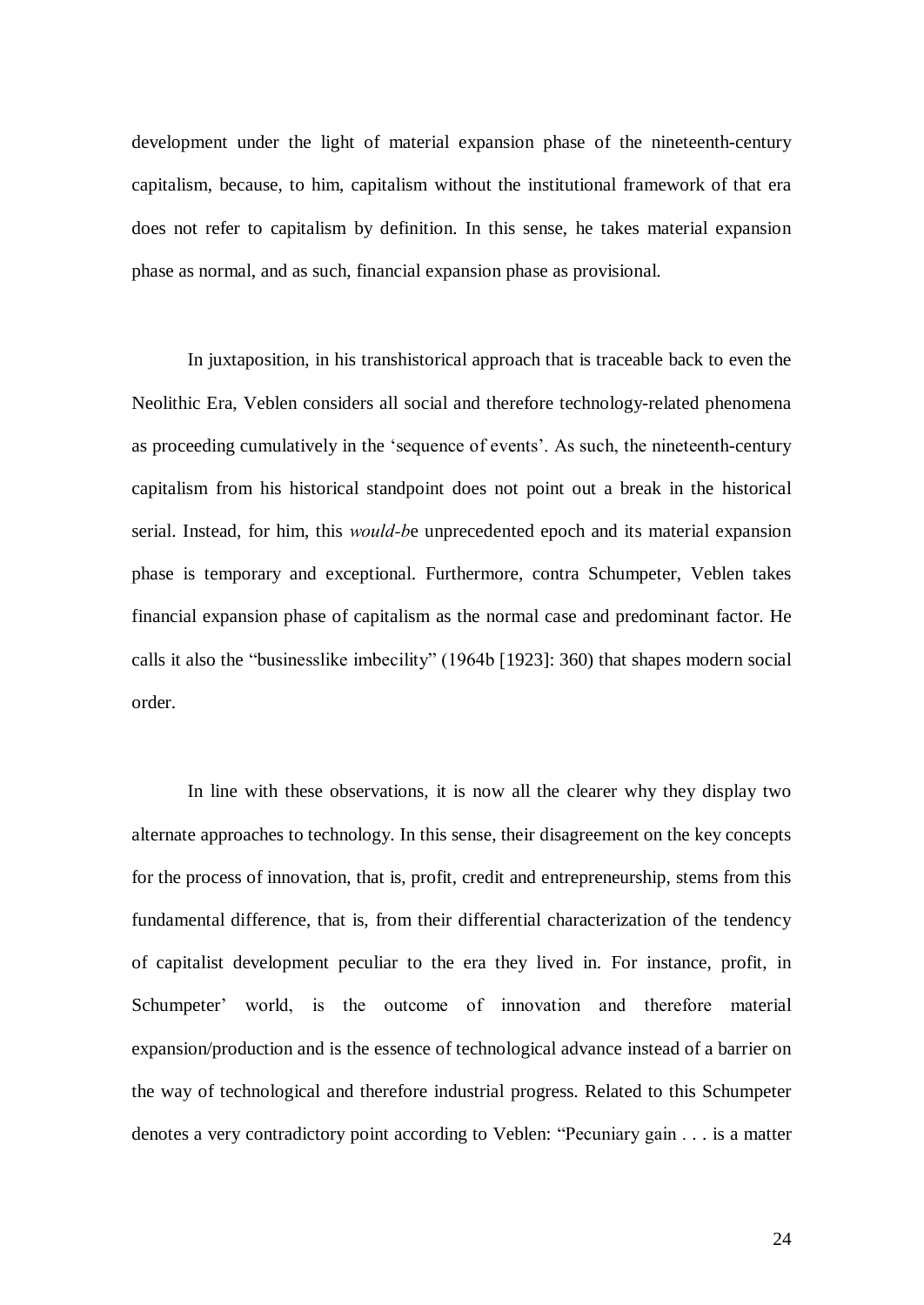of industrial development" (Schumpeter 1961 [1934]: 94). In Schumpeter's scheme, capitalist development is essentially dependent upon entrepreneurs' pursuit for profit through innovations. He writes, "[w]ithout development there is no profit, without profit no development" (1961 [1934]: 154). As far as Schumpeter is concerned, profit derives only from the carrying out of new combinations by the entrepreneur. Elsewhere he states in the same manner:

> Entrepreneurial profit . . . arises in the capitalist economy wherever a new method of production, a new commercial combination, or a new form or organization is successfully introduced. It is the premium which capitalism attaches to innovation (Schumpeter 1991b [1918]: 113).

In contradistinction to Schumpeter, Veblen suggests that profit is not the outcome of new technological improvements, but responsible for the curtailment and retardation of technological and industrial advance. Profit is in the main the result of sustainable high prices and lucrative business affairs that are sharply at odds with the logic of industrial system, that is, maximum production which, on the part of entrepreneurs, gives birth to the threat of overproduction that reduces prices and therefore profit. Incidentally, to Veblen, the essence of capitalist development does not consist in innovation competition, as Schumpeter avers, between rival business enterprises but in price competition. What is more, "price is of the essence of the case" (Veblen 1994b [1921]: 17) and high price, being the source of profit of entrepreneur, emerges out of largely sabotage, "a conscientious withdrawal of efficiency" (1994b [1921]: 17), not from the innovation process. Of much greater significance, profits obtained from high prices are invested, for the most part, in financial assets such as bonds, stocks etc. by businessmen.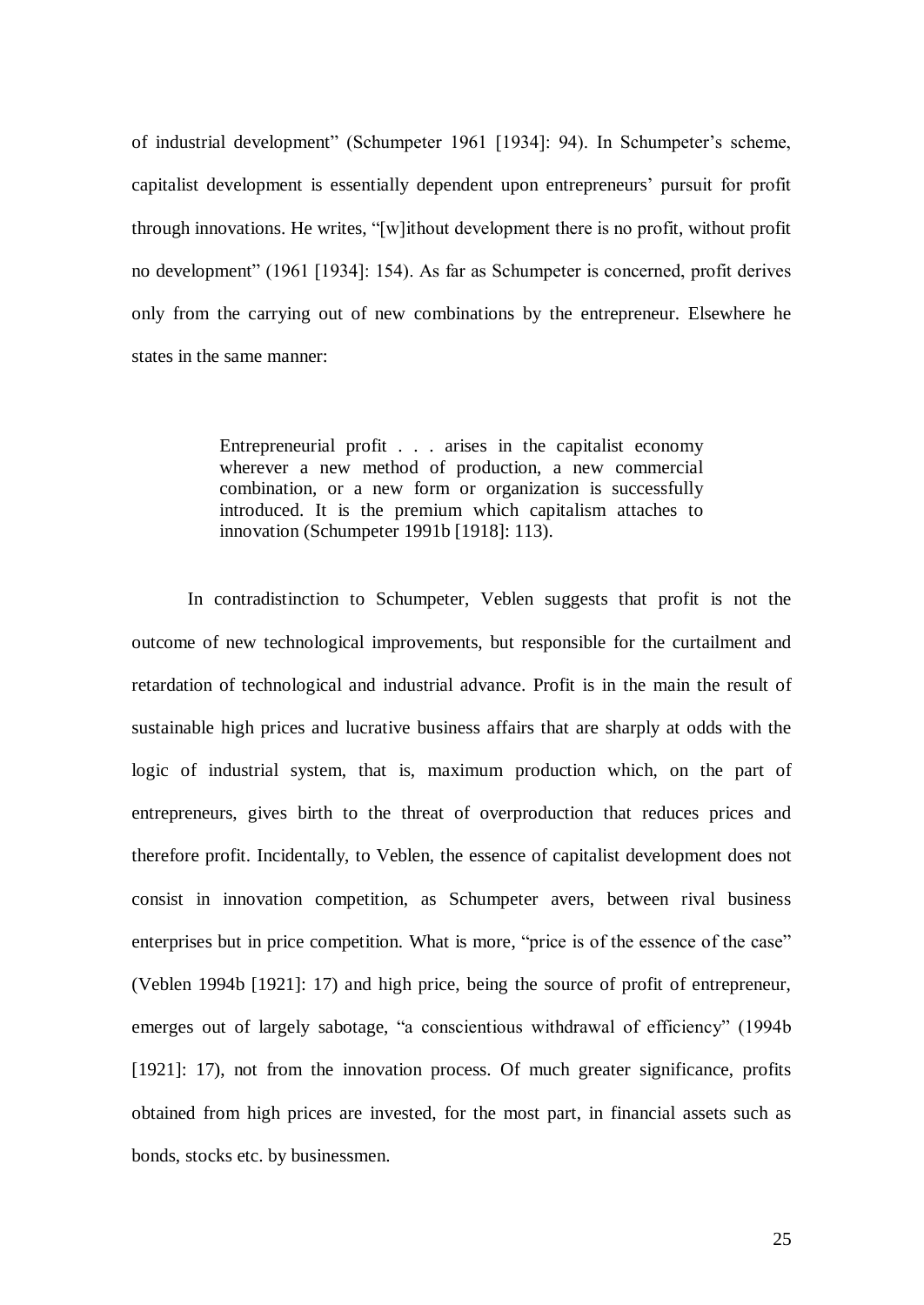The end is pecuniary gain, the means is disturbance of the industrial system . . . [I]t is, by and large, a matter of indifference to him [businessman] whether his traffic affects the system advantageously or disastrously. His gains (or losses) are related to the magnitude of the disturbances that take place, rather than to their bearing upon the welfare of the community (Veblen 1958 [1904]: 20).

By the same token, entrepreneur, a technological agent, and credit, an essential and a healthy factor in technological advance, in Schumpeter's setup, turn into "corporation financier" (1994b [1921]: 29) and "fiscal sabotage" (1964b [1923]: 353) of technological advance and industrial system respectively in Veblen's analysis.

To conclude, Veblen and Schumpeter represent the institutional approach to technology. Their conflicting and congruent arguments present us a detailed conceptual framework to evaluate contemporary technological phenomena in capitalist development from the institutionalist point of view. If we take Veblen's standpoint, technology manifests itself as a countervailing power against business/finance capitalist order and it enables us to develop a modern critical theory of business enterprise. If we take Schumpeter's standpoint, technology appears to us as a routinized business expedient in the hands of professional managerial teams under the large corporate concerns, which is far from generating the process of 'creative destruction', the essence of capitalism. Either way, we are far removed from the naively optimistic view of technology that pervades much of mainstream literature.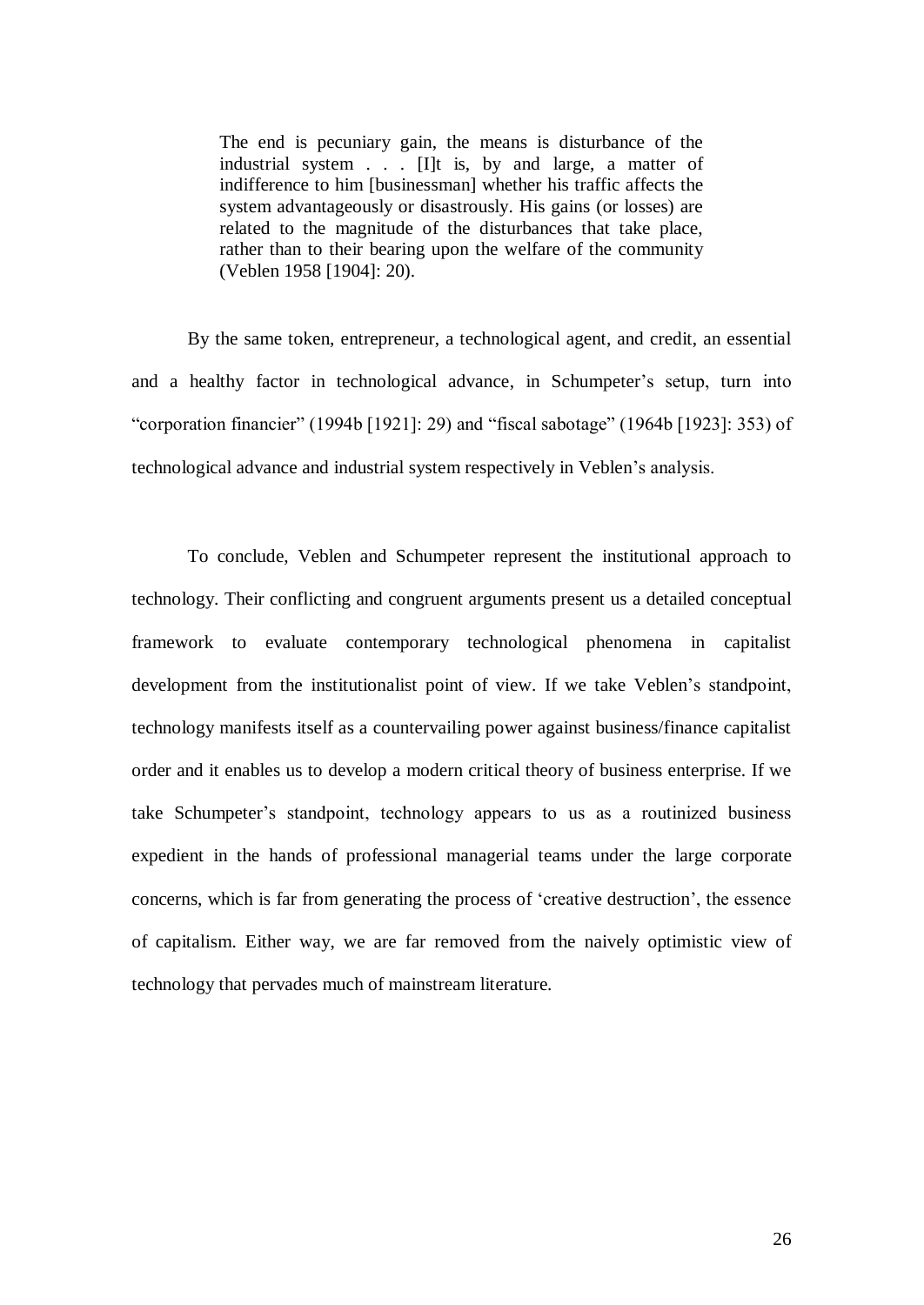# References

Arrighi, Giovanni (1994) The Long Twentieth Century: Money, Power, and the Origins of Our Times, London and New York: Verso.

Basalla, George (1998), The Evolution of Technology, Cambridge: Cambridge University Press.

Braudel, Fernand (2002 [1979]) Capitalism and Civilization: 15TH-18TH Century, 3 vols., Siân Reynolds, trans., London: Phoenix Press.

Cramer, D. L. and C. G. Leathers (1977) "Veblen and Schumpeter on Imperialism", History of Political Economy, vol. 9, no. 2, summer, 237-255.

Dente, Leonard A. (1977) Veblen's Theory of Social Change, New York: Arno Press.

Dosi, Giovanni (1982) "Technological Paradigms and Technological Trajectories: A Suggested Interpretation of the Determinants and Direction of Technical Change", Research Policy, vol. 11, no. 3, 147-162.

Ferrarotti, Franco (1999) "The Businessmen as Protagonist in Veblen and Schumpeter", International Journal of Politics, Culture and Society, vol. 13, no. 2, 241-248.

Homan, Paul T. (1968) Contemporary Economic Thought, New York: Books for Libraries Press, Inc.

O'Donnell, L. A. (1973) "Rationalism, Capitalism, and the Entrepreneur: The Views of Veblen and Schumpeter", *History of Political Economy*, vol. 5, no. 1, 199-214.

Orkin, Neal and Ronald Burley (1989) "Veblen and Schumpeter: A Study in Perspectives on Innovation", Patent World, 17, summer, 26-29.

Orkin, Neal (1990) "Veblen, Schumpeter, and Employee Inventors: Lessons from the US and Germany", Managing Intellectual Property, 3, December, 30-33.

Polanyi, Karl (1957 [1944]) The Great Transformation, Boston: Beacon Press.

Reisman, David (2004) Schumpeter's Market: Enterprise and Evolution, Cheltenham, Northampton: Edward Elgar.

Schumpeter, Joseph A. (1939) Business Cycles: A Theoretical, Historical, and Statistical Analysis of the Capitalist Process, 2 volumes, New York: McGraw-Hill.

Schumpeter, Joseph. A. (1950 [1942]) Capitalism, Socialism, and Democracy, New York: Harper&Brothers Publishers.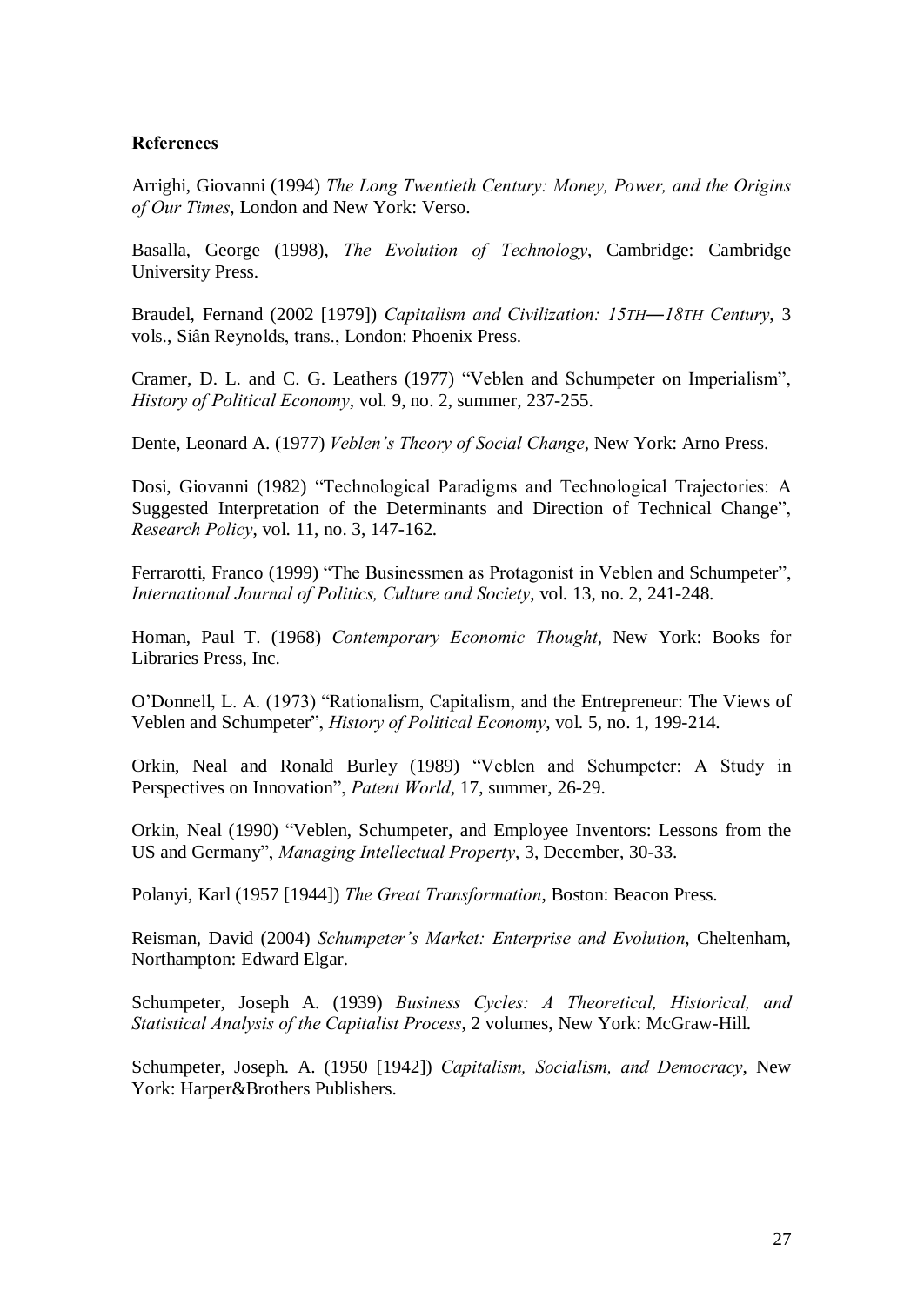Schumpeter, Joseph A. (1951 [1949]) "The Communist Manifesto in Sociology and Economics", in Richard V. Clemence, ed., Essays on Economic Topics of J. A. Schumpeter, Port Washington, N. Y.: Kennikat Press, 282-295.

Schumpeter, Joseph A. (1956) Ten Great Economists: From Marx to Keynes, London: George Allen & Unwin Ltd.

Schumpeter, Joseph A. (1961 [1934]) Theory of Economic Development: An Inquiry into Profits, Capital, Credit, Interest and the Business Cycle, Redvers Opie, trans., Cambridge, Mass.: Harvard University Press.

Schumpeter, Joseph A. (1991a [1950]) "American Institutions and Economic Progress", in Richard Swedberg, ed., Joseph A. Schumpeter: The Economics and Sociology of Capitalism, Princeton, New Jersey: Princeton University Press, 438-44.

Schumpeter, Joseph A. (1991b [1918]) "The Crisis of the Tax State", in Richard Swedberg, ed., Joseph A. Schumpeter: The Economics and Sociology of Capitalism, Princeton, New Jersey: Princeton University Press, 99-140.

Veblen, Thorstein B. (1898) "Why is Economics Not an Evolutionary Science?", The Quarterly Journal of Economics, vol. 12, no. 4, 373-397.

Veblen, Thorstein B. (1901) "Industrial and Pecuniary Employments", Publications of the American Economic Association, 3rd Series, vol. 2, no. 1 (Feb.), 190-235.

Veblen, Thorstein B. (1905) "Credit and Prices", The Journal of Political Economy, vol. 13, no. 3, June, 460-472.

Veblen, Thorstein B. (1946 [1914]) The Instinct of Workmanship: And the State of the Industrial Arts, New York: The Viking Press.

Veblen, Thorstein B. (1958 [1904]) The Theory of Business Enterprise, New York: Mentor Books.

Veblen, Thorstein B. (1961 [1919a]) "The Place of Science in the Modern Civilization", in The Place of Science in Modern Civilization and Other Essays, New York: Russel&Russel, 1-31.

Veblen, Thorstein B. (1964a [1919]) The Vested Interests and the Common Man ("The Modern Point of View and the New Order"), New York: Augustus M. Kelley, Bookseller.

Veblen, Thorstein B. (1964b [1923]) Absentee Ownership and Business Enterprise in Recent Times, New York: Augustus M. Kelley, Bookseller.

Veblen, Thorstein B. (1973 [1899]) The Theory of the Leisure Class, Boston: Houghton Mifflin Company.